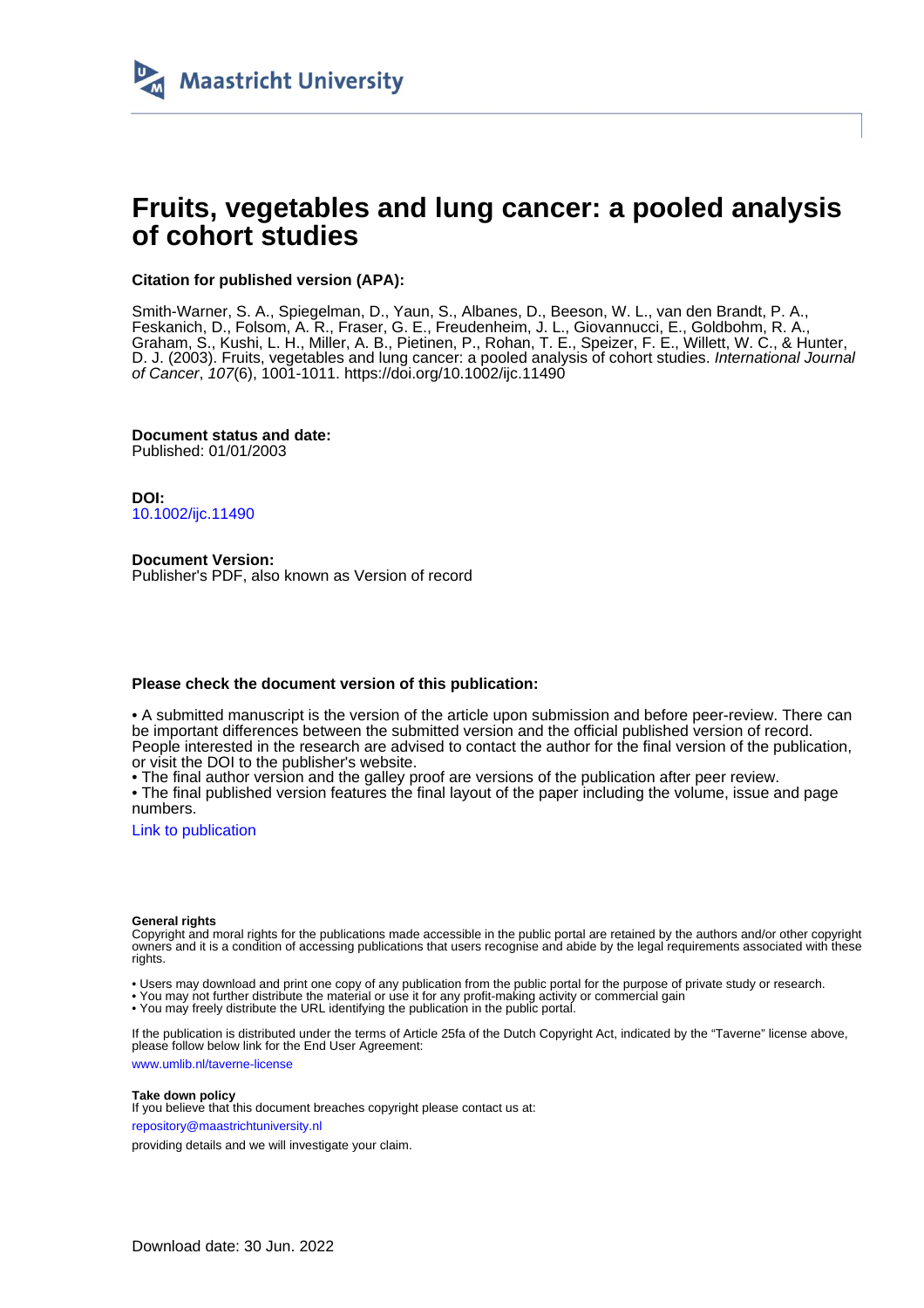

# FRUITS, VEGETABLES AND LUNG CANCER: A POOLED ANALYSIS OF COHORT STUDIES

Stephanie A. SMITH-WARNER<sup>1\*</sup>, Donna SPIEGELMAN<sup>2,3</sup>, Shiaw-Shyuan YAUN<sup>1</sup>, Demetrius ALBANES<sup>4</sup>, W. Lawrence BEESON<sup>5</sup>, Piet A. VAN DEN BRANDT<sup>6</sup>, Diane FESKANICH<sup>7</sup>, Aaron R. FOLSOM<sup>8</sup>, Gary E. FRASER<sup>5</sup>, Jo L. FREUDENHEIM<sup>9</sup>, Edward GIOVANNUCCI<sup>1,2,7</sup>, R. Alexandra GOLDBOHM<sup>10</sup>, Saxon Graham<sup>9</sup>, Lawrence H. KUSHI<sup>11</sup>, Anthony B. MILLER<sup>12</sup>, Pirjo PIETINEN<sup>13</sup>, Thomas E. ROHAN<sup>14</sup>, Frank E. SPEIZER<sup>7,15</sup>, Walter C. WILLETT<sup>1,2,7,16</sup>, and David J. HUNTER<sup>1,2,7,16</sup>

1 *Department of Nutrition, Harvard School of Public Health, Boston, MA, USA*

2 *Department of Epidemiology, Harvard School of Public Health, Boston, MA, USA*

3 *Department of Biostatistics, Harvard School of Public Health, Boston, MA, USA*

4 *Cancer Prevention Studies Branch, Division of Clinical Sciences, National Cancer Institute, Bethesda, MD, USA*

5 *Center for Health Research, Loma Linda University School of Medicine, Loma Linda, CA, USA*

6 *Department of Epidemiology, Maastricht University, Maastricht, The Netherlands*

7 *Channing Laboratory, Department of Medicine, Brigham and Women's Hospital and Harvard Medical School, Boston, MA, USA*

8 *Division of Epidemiology, School of Public Health, University of Minnesota, Minneapolis, MN, USA*

9 *Department of Social and Preventive Medicine, University at Buffalo, State University of New York, Buffalo, NY, USA*

<sup>10</sup>Department of Epidemiology, TNO Nutrition and Food Research Institute, Zeist, The Netherlands<br><sup>11</sup>Division of Research, Kaiser Permanente, Oakland, CA, USA<br><sup>12</sup>Department of Public Health Sciences, Faculty of Medicine,

**Inverse associations between fruit and vegetable consumption and lung cancer risk have been consistently reported. However, identifying the specific fruits and vegetables associated with lung cancer is difficult because the food groups and foods evaluated have varied across studies. We analyzed fruit and vegetable groups using standardized exposure and covariate definitions in 8 prospective studies. We combined study-specific relative risks (RRs) using a random effects model. In the pooled database, 3,206 incident lung cancer cases occurred among 430,281 women and men followed for up to 6 –16 years across studies. Controlling for smoking habits and other lung cancer risk factors, a 16 –23% reduction in lung cancer risk was observed for quintiles 2 through 5** *vs***.** the lowest quintile of consumption for total fruits ( $RR = 0.77$ ; **95% CI 0.67– 0.87 for quintile 5;** *p***-value, test for trend < 0.001) and for total fruits and vegetables (RR 0.79; 95%**  $CI = 0.69 - 0.90; p-value, test for trend = 0.001$ . For the same **comparison, the association was weaker for total vegetable consumption (RR 0.88; 95% CI 0.78 –1.00;** *p***-value, test for trend 0.12). Associations were similar between never, past, and current smokers. These results suggest that elevated fruit and vegetable consumption is associated with a modest reduction in lung cancer risk, which is mostly attributable to fruit, not vegetable, intake. However, we cannot rule out the possibility that our results are due to residual confounding by smoking. The primary focus for reducing lung cancer incidence should continue to be smoking prevention and cessation.**

© *2003 Wiley-Liss, Inc.*

**Key words:** *fruit; vegetables; lung neoplasms; cohort studies; pooling*

Lung cancer is the most common cancer in the world.<sup>1</sup> Although cigarette smoking is the primary cause of lung cancer, $2-4$  other factors, such as diet, have been hypothesized to influence lung cancer risk. Observational studies, mainly using a case-control design, have consistently shown an inverse association between fruit and vegetable intake and lung cancer risk.<sup>5–7</sup> However, because fruits and vegetables are heterogeneous with respect to phytochemical content and culinary usage, $8-11$  associations with lung cancer risk may differ between groups of fruits and vegetables. Evaluation of the published literature for specific groups of fruits and vegetables is difficult due to the considerable variation in the food groups reported. In addition, investigators may tend to

report results that are statistically significant, leading to publication bias. Therefore, we evaluated associations between specific and overall fruit and vegetable intakes and the risk of lung cancer in the Pooling Project of Prospective Studies of Diet and Cancer (Pooling Project). Using the primary data from each of the cohort studies, we standardized definitions of fruit and vegetable categories and covariates across studies and evaluated associations by smoking status and histologic type.

### MATERIAL AND METHODS

The Pooling Project has been described previously.12 For the lung cancer analyses, we identified 8 prospective studies13–19 that met the following predefined criteria: at least 50 incident lung cancer cases; assessment of usual diet; conduct of a validation study of the diet assessment method or a closely related instrument; and assessment of smoking habits (Table I). Because most studies included only one sex, studies including women and men were analyzed as 2 separate cohorts. The person-time experienced during follow-up of the Nurses' Health Study (NHS) was divided into 2 asymptotically uncorrelated segments (NHSa, NHSb) for analysis to take advantage of the more detailed dietary assessment completed 6 years after baseline. According to the theory of survival data analysis, blocks of person-time in different time periods are asymptotically uncorrelated, regardless of the extent to which they are derived from the same people.<sup>20</sup> So, pooling

Grant sponsor: the National Institutes of Health; Grant number: CA55075, CA78548.

Received 24 March 2003; Revised 25 June 2003; Accepted 8 July 2003

DOI 10.1002/ijc.11490

<sup>\*</sup>Correspondence to: Harvard School of Public Health, Department of Nutrition, 665 Huntington Avenue, Boston, MA 02115. Fax: +617-432-2435.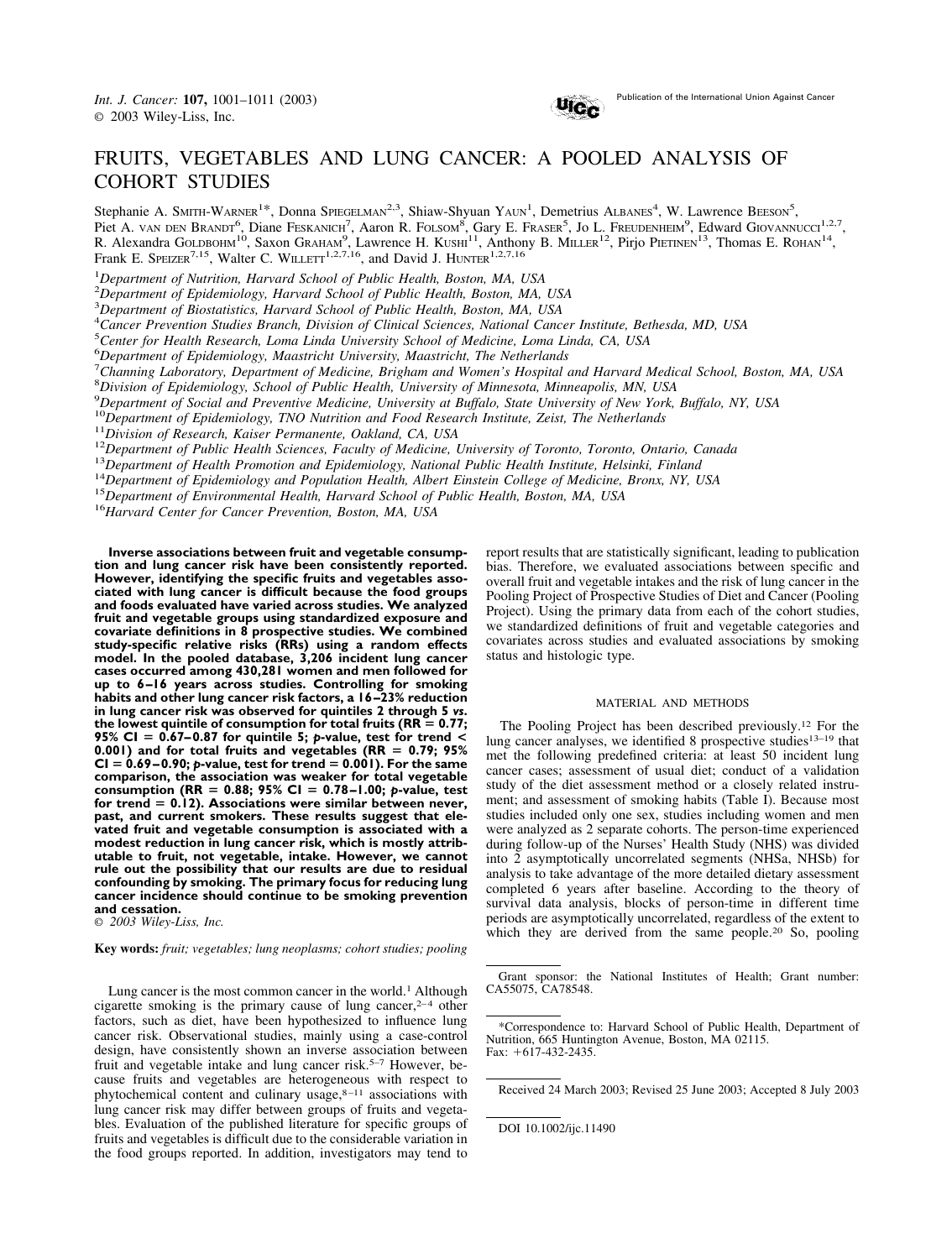|                                                                  |                       |     |                           |                        |                    |                 | Total fruits                                    |                    | Total vegetables                                |
|------------------------------------------------------------------|-----------------------|-----|---------------------------|------------------------|--------------------|-----------------|-------------------------------------------------|--------------------|-------------------------------------------------|
| Study                                                            | Years of<br>follow-up | Sex | <b>Baseline</b><br>cohort | $%$ current<br>smokers | Number of<br>cases | No. of<br>items | Median intake <sup>c</sup><br>$(10-90\%)$ g/day | Number of<br>items | Median intake <sup>c</sup><br>$(10-90\%)$ g/day |
| <b>Adventist Health Study</b>                                    | 1976–1982             | W   | 17.990                    | 2                      | 20                 |                 | 354 (133–652)                                   | 6                  | $162(74 - 269)$                                 |
|                                                                  |                       | М   | 12.526                    | 6                      | 31                 |                 | 310 (104-604)                                   | 6                  | $151(63 - 251)$                                 |
| Alpha-Tocopherol Beta Carotene<br><b>Cancer Prevention Study</b> | 1985–1996             | M   | $6.771^{\rm a}$           | 100                    | 298                | 26              | $121(28-299)$                                   | 38                 | 94 (36-198)                                     |
| Canadian National Breast<br>Screening Study                      | 1980-1993             | W   | 56.837                    | 20                     | 149                | 6               | 314 (110-578)                                   | 15                 | 221 (101-438)                                   |
| Health Professionals Follow-Up<br>Study                          | 1986–1996             | M   | 44,350                    | 9                      | 244                | 15              | $300(98 - 621)$                                 | 28                 | 293 (141–550)                                   |
| Iowa Women's Health Study                                        | 1986–1996             | w   | 33,828                    | 15                     | 433                | 15              | 339 (131–624)                                   | 31                 | 195 (92–383)                                    |
| Netherlands Cohort Study                                         | 1986–1992             | W   | 62.412                    | 20                     | 131                | 12              | 207 (83-389)                                    | 25                 | 164 (89–295)                                    |
|                                                                  |                       | М   | 58,279                    | 33                     | 843                | 12              | $155(47-331)$                                   | 25                 | 157 (85–276)                                    |
| New York State Cohort                                            | 1980–1987             | W   | 21,045                    | 23                     | 130                | 8               | 290 (87–539)                                    | 23                 | 188 (72–363)                                    |
|                                                                  |                       | М   | 27,936                    | 21                     | 392                | 8               | 258 (71-492)                                    | 23                 | 186 (76-341)                                    |
| Nurses' Health Study a                                           | 1980–1986             | w   | 88,307                    | 29                     | 156                | 6               | $272(73 - 560)$                                 | 13                 | $150(68-292)$                                   |
| Nurses' Health Study b                                           | 1986–1996             | W   | 68.307 <sup>b</sup>       | 21                     | 379                | 21              | 329 (116-642)                                   | 33                 | 259 (129-470)                                   |
| Total                                                            |                       |     | 430.281                   |                        | 3.206              |                 |                                                 |                    |                                                 |

**TABLE I** – CHARACTERISTICS OF THE PROSPECTIVE COHORT STUDIES INCLUDED IN THE POOLED ANALYSIS OF FRUIT AND VEGETABLE INTAKE AND LUNG CANCER

<sup>a</sup>Only the placebo group of the Alpha-Tocopherol Beta Carotene Cancer Prevention Study is included in this analysis.<sup>-b</sup>The participants in the baseline cohort for the Nurses' Health Study b are included in the Nurses' Health Study a and are not included in the total.<sup>1</sup>-For context, 1 medium orange weighs 121 g, 6 ounces of orange juice weighs 187 g, and 1/2 cup cooked carrots weights 78 g.

estimates from these 2 time periods is a statistically valid alternative to using a single time period.

smokers. Among smokers, the number of cigarettes smoked per day and the years smoked were assessed.

#### *Dietary assessment*

Diet was measured at baseline in each study using a food frequency questionnaire designed for that particular study. The number of fruit and vegetable questions ranged from 9 in the Sweden Mammography Cohort to 54 in the NHSb. Food group intakes were calculated by adding the intake data for the specific foods included in that food group that were listed on the study's food frequency questionnaire. We examined associations with fruits and fruit juice (total fruits); vegetables and vegetable juice (total vegetables); and fruits, vegetables and juice (total fruits and vegetables). Potatoes and mature beans were not classified as vegetables because of their high starch and protein content, respectively.21 Associations also were examined for specific fruits and vegetables for which intakes were assessed as separate food items in over half the studies. The food frequency questionnaires from some studies collapsed multiple foods on a single line (*e.g.*, apples and pears); thus, in some cases, the results for multiple foods are presented together.

Validation studies<sup>22–29</sup> have been conducted for the food frequency questionnaires used in each cohort study in the Pooling Project or a closely related instrument. For vitamin C intake, a nutrient concentrated in fruits and vegetables, Spearman correlation coefficients between intakes from the food frequency questionnaire and the reference method generally ranged from 0.4 to 0.7 across the studies. Of the studies included in these analyses, only the Netherlands Cohort Study<sup>27</sup> and Alpha Tocopherol Beta-Carotene Cancer Prevention Study23 have evaluated the validity of total fruits (Spearman correlation coefficients  $= 0.60$  and 0.69, respectively) and total vegetables (Spearman correlation coeffi $cients = 0.38$  and 0.58, respectively) as a group. In the Nurses' Health Study<sup>30</sup> and Health Professionals Follow-Up Study,<sup>31</sup> correlations for total fruits and total vegetables were not evaluated; however, the median correlations comparing intakes of individual fruits and vegetables estimated from the food frequency questionnaire with those from multiple dietary records were approximately 0.3.

### *Assessment of nondietary risk factors*

Information on potential nondietary risk factors was collected at baseline in each study using self-administered questionnaires designed for that particular study. For smoking history, each study assessed whether individuals had ever smoked or were current

#### *Identification of lung cancer outcomes*

Each study ascertained incident lung cancers using follow-up questionnaires with subsequent medical record review<sup>13,16,3</sup> and/or linkage with a cancer registry.14 –16,18,19,32 In addition, some studies used mortality registries or death certificates.13,18,19,32 We categorized lung cancers based on the International Classification of Diseases for Oncology morphology codes<sup>33</sup> or the histologic classification provided by the original study investigators.

#### *Statistical analysis*

For each data set, after applying the exclusion criteria used by that study, we excluded participants if they reported energy intakes greater or less than 3 standard deviations from the study-specific log<sub>e</sub>-transformed mean energy intake of the baseline population, reported a history of cancer (except nonmelanoma skin cancer) at baseline or were missing information on smoking habits.

Each study was analyzed using the Cox proportional hazards model. The Canadian National Breast Screening Study and Netherlands Cohort Study were analyzed as case-cohort studies<sup>34</sup> using Epicure software.35 The remaining studies were analyzed using SAS PROC PHREG.36 Person-years of follow-up were calculated from the date of the baseline questionnaire until the date of lung cancer diagnosis, death or end of follow-up, whichever came first. Age at baseline and the year the baseline questionnaire was returned were included as stratification variables. The proportion of missing values for each covariate was  $\lt 7\%$  in each study; in the multivariate analyses, an indicator variable for missing responses was created for covariates, if applicable. Two-sided 95% confidence intervals and *p*-values were calculated. We calculated summary relative risks using the random effects model.<sup>37</sup> The studyspecific log<sub>e</sub> relative risks were weighted by the inverse of their variance. We tested for heterogeneity among studies using the Q-statistic.37,38

We analyzed associations of risk with total fruits, total vegetables and total fruits and vegetables according to quintiles of consumption. Study-specific quintiles were assigned based on the distributions in the subcohort in the case-cohort studies and in the baseline cohort for the remaining studies. We also analyzed associations for these groups using cutpoints based on identical absolute intakes across studies; the Adventist Health Study was excluded from these analyses because there were few cases in this study. To calculate the *p*-value for the test for trend across cate-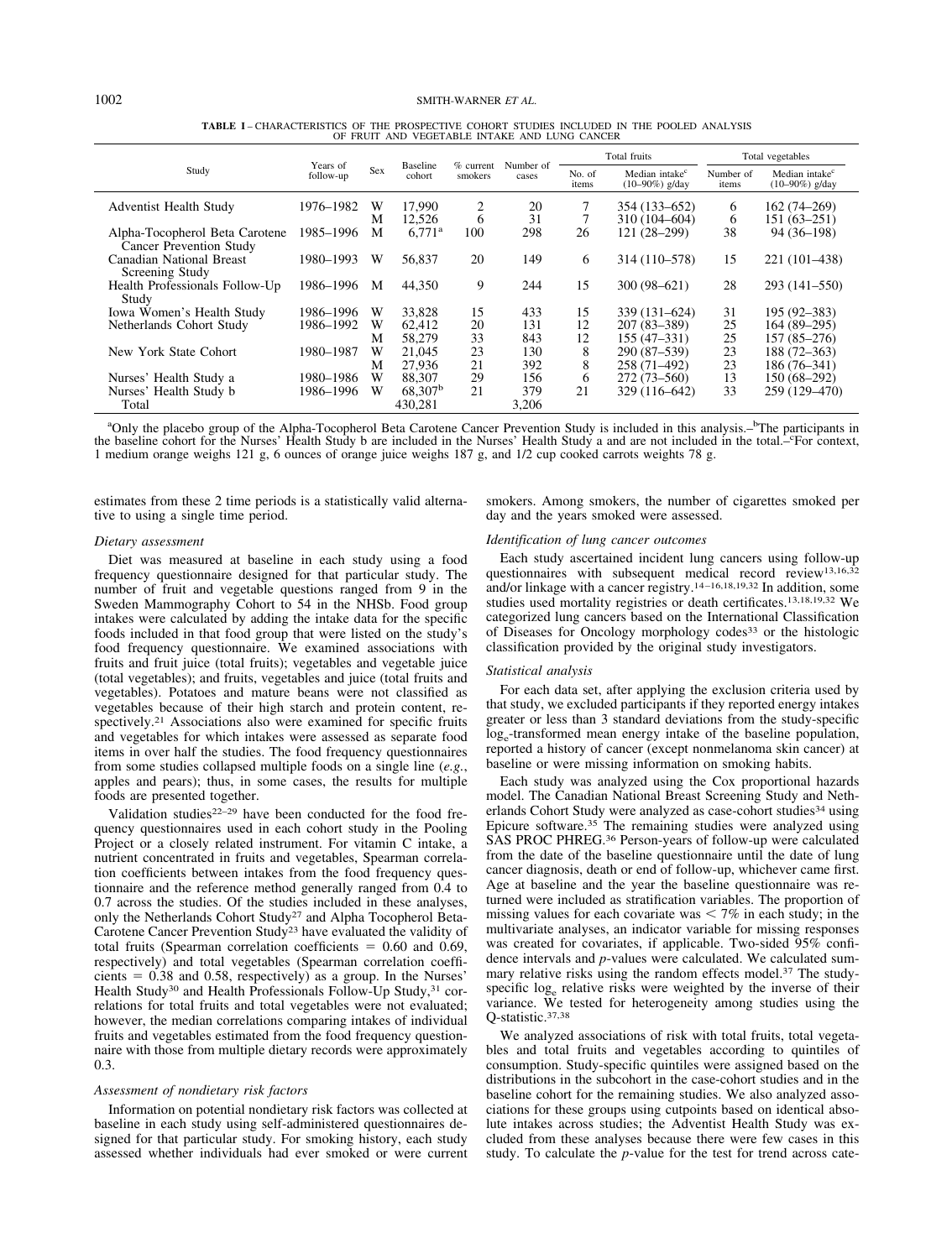gories of intake, participants were assigned the median value of their category and this variable was entered as a continuous term in the regression model.

Using a metaregression model,39 we tested for variation in relative risks by sex, the number of fruit and vegetable questions included on the food frequency questionnaire and smoking status. We also tested whether associations differed between adenocarcinomas, small cell carcinomas and squamous cell carcinomas using a 2 degree of freedom-squared Wald test statistic.40 Collectively, these 3 histologic types represented at least 60% of the cases in each study.

### RESULTS

In the 8 studies in this analysis, 3,206 lung cancer cases (1,398 women, 1,808 men) occurred among over 280,419 women and 149,862 men (Table I). There were 280 cases among never smokers, 1,004 among past smokers and 1,922 among current smokers. Fruit consumption was highest among never smokers and lowest among current smokers. For vegetables, intakes among never and past smokers generally were similar and exceeded intakes among current smokers (Table II).

In the age-adjusted analyses, lung cancer risk was reduced by 29 –56% for comparisons of the highest *vs*. lowest quintile of total fruit, total vegetable and total fruit and vegetable intakes (Table III). Adjustment for education, body mass index, alcohol intake and energy intake did not materially change the relative risks (results not shown). The associations were substantially attenuated after additional adjustment for smoking status (multivariate 1, Table III). Further attenuation occurred when duration of smoking and the amount smoked were included in the model (mulitvariate 2, Table III). Similar associations were observed for quintiles 2 through 5 relative to quintile 1. For comparisons of the highest *vs*. lowest quintile of intake, the pooled multivariate relative risks were  $0.77$  (95% CI =  $0.67-0.87$ ) for total fruits (Fig. 1) and 0.88  $(95\% \text{ CI} = 0.78 - 1.00)$  for total vegetables (Fig. 2). The test for heterogeneity among studies was not significant for total fruits, total vegetables or total fruits and vegetables, indicating that the differences in relative risks across the studies were compatible with random variation. No associations were significantly modified by sex, although associations tended to be stronger and statistically significant among men compared to women. There was no evidence of effect modification by the number of fruit and vegetable questions included on a study's food frequency questionnaire  $(p$ -value = 0.98 for total fruits, 0.44 for total vegetables, 0.74 for total fruits and vegetables). Similar patterns in relative risks were observed when we excluded cases who died within 1 year of diagnosis (number of cases in analysis  $= 1,472$ ; results not shown) and when we stratified the cases by age at diagnosis. For lung cancers identified in individuals younger than 65 years, the pooled multivariate relative risks (95% CI) comparing the highest *vs*. lowest quartile were 0.83 (0.69 –1.00) for total fruits, 0.75 (0.63–  $(0.89)$  for total vegetables and  $(0.74)(0.62-0.89)$  for total fruits and vegetables. For lung cancers identified in individuals 65 years and older, the corresponding relative risks were  $0.72$  ( $0.60 - 0.87$ ) for total fruits,  $1.09$  ( $0.86 - 1.38$ ) for total vegetables and  $0.85$  ( $0.70 -$ 1.03) for total fruits and vegetables. Results were similar after further adjustment for multivitamin use (results not shown). Simultaneous adjustment for total fruit and total vegetable intakes (results not shown) did not materially alter the results observed when each group was analyzed separately. Models that controlled for smoking using a 10-level variable accounting for smoking status, amount smoked and years smoked or that controlled for smoking pack-years each yielded relative risks for the dietary variables intermediate between those observed for the model adjusting for smoking status only (multivariate 1, Table III) and the model adjusting for smoking status, duration of smoking and amount smoked (multivariate 2, Table III). Results from models that included a squared term for duration of smoking in addition to smoking status, duration of smoking and amount smoked were unchanged from those presented for the multivariate 2 model in Table III.

When we categorized fruit and vegetable intakes into deciles, the pooled multivariate relative risks for the highest *vs*. lowest decile of intake were  $0.68$  (95% CI = 0.56–0.83) for total fruits, 0.89 (95% CI = 0.75–1.06) for total vegetables and 0.74 (95%)  $CI = 0.62 - 0.89$ ) for total fruits and vegetables. Similar relative risks were observed for the quintile and decile analyses after excluding cases diagnosed during the first 2 years of follow-up (results not shown).

When total fruit and total vegetable intakes were analyzed as categories defined using identical absolute intake cutpoints across studies, the pooled multivariate relative risks were 0.82 (95%  $CI =$  $0.68 - 0.98$ ) for total fruits and  $0.90$  (95% CI = 0.71–1.12) for total vegetables for comparisons of intakes of  $\geq 400$  *vs*.  $\lt$  100 g/day (Fig. 3). For total fruits and vegetables, the pooled multivariate relative risks for comparisons of intakes of  $\geq 600$  *vs*.  $\lt$  200 g/day were  $0.76$  (95% CI =  $0.63-0.91$ ; *p*-value, test for between-study heterogeneity  $= 0.38$ ; *p*-value, test for between-study heterogeneity due to sex  $= 0.10$ ).

| <b>TABLE II-AGE-ADJUSTED MEAN FRUIT AND VEGETABLE INTAKES (g/DAY) BY SMOKING STATUS</b> |  |  |  |  |  |  |
|-----------------------------------------------------------------------------------------|--|--|--|--|--|--|
|-----------------------------------------------------------------------------------------|--|--|--|--|--|--|

|                                                                                                                                    |                 | Never smokers        |                     |                | Past smokers         |                     |                     | Current smokers      |                     |
|------------------------------------------------------------------------------------------------------------------------------------|-----------------|----------------------|---------------------|----------------|----------------------|---------------------|---------------------|----------------------|---------------------|
| Study                                                                                                                              | Number of       | Mean intakes (g/day) |                     | Number of      | Mean intakes (g/day) |                     | Number of           | Mean intakes (g/day) |                     |
|                                                                                                                                    | participants    | Total fruits         | Total<br>vegetables | participants   | Total fruits         | Total<br>vegetables | participants        | Total fruits         | Total<br>vegetables |
| Adventist Health Study (W)<br>Adventist Health Study (M)<br>Alpha Tocopherol Beta-Carotene<br>Cancer Prevention Study <sup>a</sup> | 15,214<br>7,764 | 385<br>359           | 170<br>161          | 2.442<br>4,020 | 356<br>325           | 165<br>154          | 334<br>742<br>6,771 | 285<br>220<br>149    | 153<br>132<br>109   |
| Canadian National Breast Screening<br>Study <sup>b</sup>                                                                           | 2,688           | 353                  | 246                 | 1,462          | 348                  | 267                 | 1,064               | 287                  | 245                 |
| Health Professionals Follow-Up<br>Study                                                                                            | 21,274          | 368                  | 330                 | 18,922         | 334                  | 330                 | 4,140               | 265                  | 301                 |
| Iowa Women's Health Study                                                                                                          | 22,399          | 388                  | 226                 | 6,456          | 361                  | 233                 | 4,969               | 298                  | 210                 |
| Netherlands Cohort Study (W) <sup>b</sup>                                                                                          | 941             | 239                  | 181                 | 309            | 219                  | 184                 | 311                 | 201                  | 178                 |
| Netherlands Cohort Study $(M)^b$                                                                                                   | 202             | 211                  | 170                 | 753            | 187                  | 175                 | 478                 | 154                  | 169                 |
| New York State Cohort (W)                                                                                                          | 10,773          | 322                  | 208                 | 5,448          | 322                  | 217                 | 4,824               | 261                  | 193                 |
| New York State Cohort (M)                                                                                                          | 8,458           | 304                  | 205                 | 13.666         | 279                  | 205                 | 5,812               | 223                  | 182                 |
| Nurses' Health Study a                                                                                                             | 38,469          | 328                  | 171                 | 24.467         | 321                  | 178                 | 25,358              | 261                  | 165                 |
| Nurses' Health Study b                                                                                                             | 30,166          | 388                  | 285                 | 23,820         | 368                  | 298                 | 14.309              | 307                  | 268                 |

<sup>a</sup>The Alpha Tocopherol Beta-Carotene Cancer Prevention Study only includes current smokers.<sup>-b</sup>Only data for the subcohort were used to calculate mean intakes.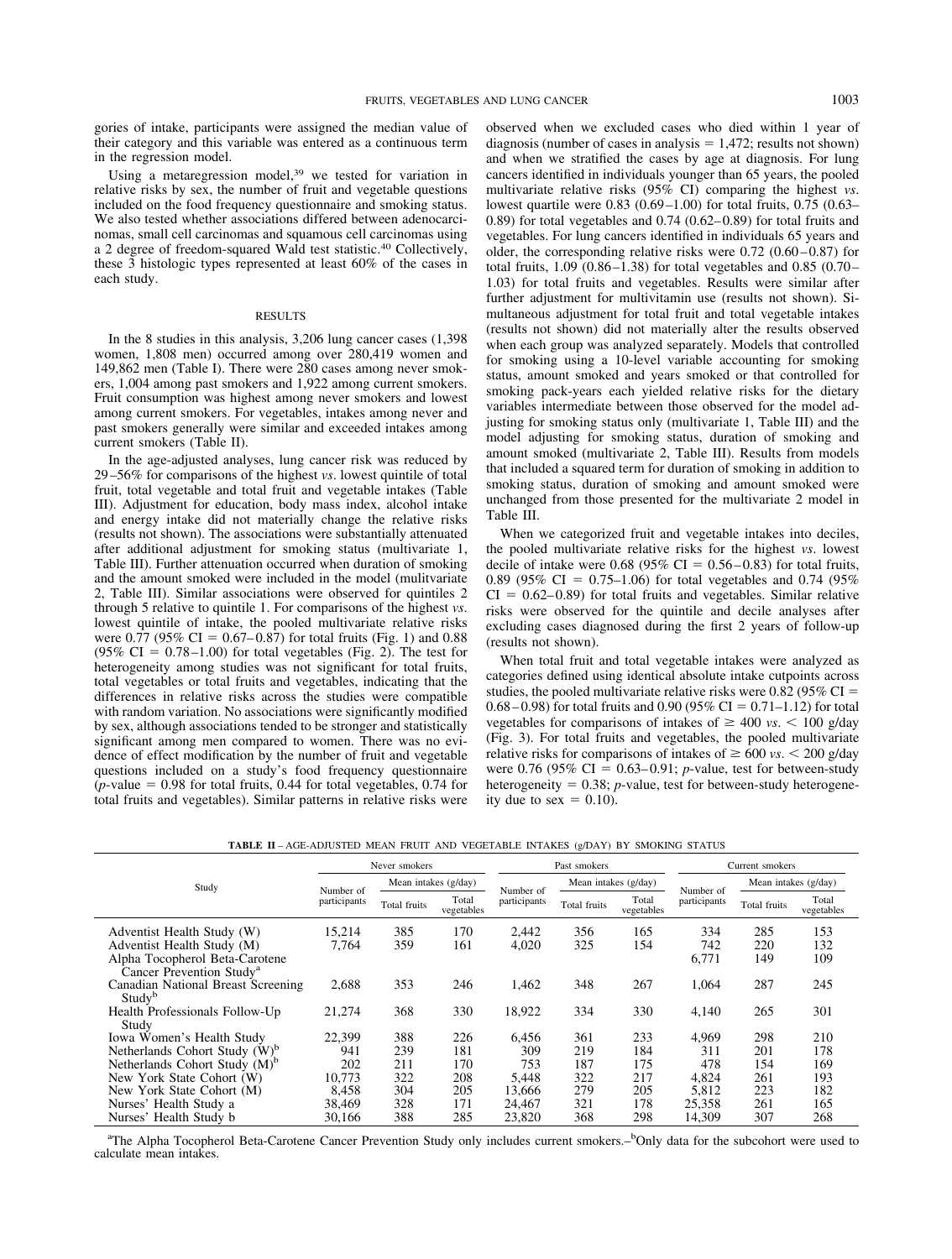| heterogeneity for<br>quintile 5<br>0.10<br>0.36<br>0.26<br>0.45<br>0.26<br>0.39<br>0.80<br>0.68<br>0.85<br>0.86<br>0.73<br>$\frac{62}{0.79}$<br>0.58<br>0.95<br>0.68<br>0.42<br>0.97<br>0.77<br>0.57<br>0.17<br>0.71<br>0.003<br>0.004<br>0.003<br>0.001<br>< 0.001<br>0.001<br>0.001<br>0.001<br>0.001<br>0.001<br>0.001<br>0.001<br>0.001<br>${}< 0.001$<br>0.001<br>$<0.001$<br>0.001<br>0.001<br>0.17<br>0.07<br>0.59<br>0.08<br>0.12<br>0.07<br>0.01<br>$\overline{\vee}$<br>V<br>$\vee$<br>$\vee$<br>$\vee$<br>$\vee$<br>$\vee$<br>V<br>V<br>V<br>$(0.59 - 0.86)$<br>$(0.34 - 0.56)$<br>$0.48(0.38 - 0.60)$<br>$(0.51 - 0.80)$<br>$(0.38 - 0.50)$<br>$(0.70 - 1.00)$<br>$\frac{0.87(0.73-1.04)}{0.76(0.63-0.90)}$<br>$(0.78 - 1.12)$<br>$(0.69 - 1.00)$<br>$(0.78 - 1.00)$<br>$(0.43 - 0.54)$<br>$(0.59 - 0.84)$<br>$(0.51 - 0.74)$<br>$0.66(0.58 - 0.75)$<br>$0.77(0.67 - 0.87)$<br>$0.75(0.64 - 0.88)$<br>$0.67(0.57 - 0.79)$<br>$(0.63 - 0.80)$<br>$(0.59 - 0.77)$<br>$(0.70 - 1.02)$<br>$(0.37 - 0.51)$<br>$0.70(0.57 - 0.87)$<br>$(0.72 - 0.92)$<br>$0.48(0.41 - 0.57)$<br>5<br>0.70<br>0.62<br>0.93<br>0.44<br>0.43<br>0.44<br>0.83<br>0.71<br>0.88<br>0.85<br>0.81<br>0.48<br>0.64<br>0.71<br>0.67<br>$(0.45 - 0.66)$<br>$(0.62 - 0.85)$<br>$(0.42 - 0.59)$<br>$0.86(0.72 - 1.02)$<br>$(0.62 - 0.88)$<br>$(0.65 - 0.90)$<br>$(0.46 - 0.58)$<br>$(0.54 - 0.84)$<br>$0.56(0.45-0.69)$<br>$(0.58 - 0.89)$<br>$(0.64 - 0.82)$<br>$(0.72 - 1.02)$<br>$(0.66 - 0.99)$<br>$(0.74 - 0.94)$<br>$(0.66 - 0.84)$<br>$(0.70 - 0.99)$<br>$(0.71 - 0.99)$<br>$(0.74 - 0.94)$<br>$(0.76 - 1.07)$<br>$(0.80 - 1.02)$<br>$0.74(0.62 - 0.87)$<br>$(0.44 - 0.59)$<br>$(0.75 - 1.07)$<br>$(0.62 - 0.79)$<br>$(0.38 - 0.57)$<br>4<br>0.51(<br>0.76(<br>0.81<br>0.90<br>0.50<br>0.84<br>0.55<br>0.86<br>0.83<br>0.47<br>0.74<br>0.72<br>0.73<br>0.73<br>0.75<br>0.83<br>0.67<br>0.70<br>0.52<br>$0.69(0.59 - 0.81)$<br>$(0.67 - 0.90)$<br>$(0.78 - 1.09)$<br>$(0.43 - 0.60)$<br>$(0.53 - 0.87)$<br>$(0.56 - 0.86)$<br>$(0.63 - 0.98)$<br>$0.77(0.62 - 0.95)$<br>$0.86(0.71 - 1.06)$<br>$(0.68 - 0.99)$<br>$(0.74 - 1.15)$<br>$(0.68 - 0.95)$<br>$(0.60 - 0.83)$<br>$(0.67 - 0.84)$<br>$0.57(0.44 - 0.73)$<br>$0.79(0.68 - 0.93)$<br>$0.79(0.66 - 0.93)$<br>$(0.73 - 0.92)$<br>$(0.76 - 0.99)$<br>$(0.48 - 0.71)$<br>$0.60(0.52 - 0.71)$<br>$(0.53 - 0.67)$<br>$0.46(0.36 - 0.58)$<br>$(0.59 - 0.82)$<br>$(0.66 - 0.83)$<br>3<br>0.51<br>0.78<br>0.69<br>0.74<br>0.82 <sub>1</sub><br>0.68<br>0.69<br>0.79<br>0.92<br>0.59<br>0.70<br>0.92<br>0.82<br>0.75<br>0.87<br>0.59<br>0.81<br>$0.64(0.55 - 0.75)$<br>$0.76(0.68 - 0.85)$<br>0.57 (0.47-0.70)<br>$0.69(0.57 - 0.82)$<br>$0.63(0.55 - 0.72)$<br>$0.74(0.63 - 0.86)$<br>$0.75(0.67 - 0.84)$<br>$(0.70 - 0.96)$<br>$0.82(0.69 - 0.96)$<br>$0.82(0.70 - 0.96)$<br>$0.88(0.76 - 1.03)$<br>$0.85(0.76 - 0.95)$<br>$0.87(0.71 - 1.06)$<br>$0.94(0.80 - 1.10)$<br>$(0.82 - 1.03)$<br>$0.90(0.74-1.09)$<br>$0.96(0.81 - 1.13)$<br>$0.94(0.83 - 1.05)$<br>$0.63(0.54 - 0.74)$<br>$0.80(0.68 - 0.93)$<br>$0.72(0.61 - 0.84)$<br>$0.87(0.74 - 1.02)$<br>$0.82(0.73 - 0.91)$<br>0.77 (0.66-0.91<br>$(0.57 - 0.71)$<br>$\mathcal{L}$<br>0.82<br>0.64<br>0.92<br>$1.00\,$<br>1.00<br>1.00<br>1.00<br>00.1<br>00.1<br>00.1<br>00.1<br>1.00<br>00.1<br>60<br>00.1<br>00.1<br>00.1<br>00.1<br>$\overline{0}$<br>00.1<br>$\overline{00}$<br>1.00<br>$\overline{0}$<br>$\widetilde{5}$<br>$\overline{5}$<br>$\overline{5}$<br>$\widetilde{\mathrm{S}}$<br>S<br>Total fruits and vegetables<br>Multivariate 1 <sup>a,b</sup><br>Multivariate 1 <sup>a,b</sup><br>Multivariate 2 <sup>a,c</sup><br>Multivariate 2 <sup>a,c</sup><br>Multivariate 1 <sup>a,b</sup><br>Multivariate 2 <sup>a,c</sup><br>Total vegetables<br>Age-adjusted<br>Age-adjusted<br>Age-adjusted<br>Women<br>Women<br>$W$ omen<br>Women<br>Women<br>Women<br>Women<br>Women<br>Women<br>Total fruits<br>Total<br>Total<br>Total<br>Total<br>Total<br>Total |                     |                     |                                            |                     |                         |                               | $p$ \text{-value} , test for between-study | between-study                                 |
|---------------------------------------------------------------------------------------------------------------------------------------------------------------------------------------------------------------------------------------------------------------------------------------------------------------------------------------------------------------------------------------------------------------------------------------------------------------------------------------------------------------------------------------------------------------------------------------------------------------------------------------------------------------------------------------------------------------------------------------------------------------------------------------------------------------------------------------------------------------------------------------------------------------------------------------------------------------------------------------------------------------------------------------------------------------------------------------------------------------------------------------------------------------------------------------------------------------------------------------------------------------------------------------------------------------------------------------------------------------------------------------------------------------------------------------------------------------------------------------------------------------------------------------------------------------------------------------------------------------------------------------------------------------------------------------------------------------------------------------------------------------------------------------------------------------------------------------------------------------------------------------------------------------------------------------------------------------------------------------------------------------------------------------------------------------------------------------------------------------------------------------------------------------------------------------------------------------------------------------------------------------------------------------------------------------------------------------------------------------------------------------------------------------------------------------------------------------------------------------------------------------------------------------------------------------------------------------------------------------------------------------------------------------------------------------------------------------------------------------------------------------------------------------------------------------------------------------------------------------------------------------------------------------------------------------------------------------------------------------------------------------------------------------------------------------------------------------------------------------------------------------------------------------------------------------------------------------------------------------------------------------------------------------------------------------------------------------------------------------------------------------------------------------------------------------------------------------------------------------------------------------------------------------------------------------------------------------------------------------------------------------------------------------------------------------------------------------------------------------------------------------------------------------------------------------------------------------------------------------------------------------------------------------------------------------------------------|---------------------|---------------------|--------------------------------------------|---------------------|-------------------------|-------------------------------|--------------------------------------------|-----------------------------------------------|
|                                                                                                                                                                                                                                                                                                                                                                                                                                                                                                                                                                                                                                                                                                                                                                                                                                                                                                                                                                                                                                                                                                                                                                                                                                                                                                                                                                                                                                                                                                                                                                                                                                                                                                                                                                                                                                                                                                                                                                                                                                                                                                                                                                                                                                                                                                                                                                                                                                                                                                                                                                                                                                                                                                                                                                                                                                                                                                                                                                                                                                                                                                                                                                                                                                                                                                                                                                                                                                                                                                                                                                                                                                                                                                                                                                                                                                                                                                                                                         |                     |                     |                                            |                     |                         | $p$ -value, test<br>for trend |                                            | heterogeneity due<br>to sex for<br>quintile 5 |
|                                                                                                                                                                                                                                                                                                                                                                                                                                                                                                                                                                                                                                                                                                                                                                                                                                                                                                                                                                                                                                                                                                                                                                                                                                                                                                                                                                                                                                                                                                                                                                                                                                                                                                                                                                                                                                                                                                                                                                                                                                                                                                                                                                                                                                                                                                                                                                                                                                                                                                                                                                                                                                                                                                                                                                                                                                                                                                                                                                                                                                                                                                                                                                                                                                                                                                                                                                                                                                                                                                                                                                                                                                                                                                                                                                                                                                                                                                                                                         |                     |                     |                                            |                     |                         |                               |                                            |                                               |
|                                                                                                                                                                                                                                                                                                                                                                                                                                                                                                                                                                                                                                                                                                                                                                                                                                                                                                                                                                                                                                                                                                                                                                                                                                                                                                                                                                                                                                                                                                                                                                                                                                                                                                                                                                                                                                                                                                                                                                                                                                                                                                                                                                                                                                                                                                                                                                                                                                                                                                                                                                                                                                                                                                                                                                                                                                                                                                                                                                                                                                                                                                                                                                                                                                                                                                                                                                                                                                                                                                                                                                                                                                                                                                                                                                                                                                                                                                                                                         |                     |                     |                                            |                     |                         |                               |                                            |                                               |
|                                                                                                                                                                                                                                                                                                                                                                                                                                                                                                                                                                                                                                                                                                                                                                                                                                                                                                                                                                                                                                                                                                                                                                                                                                                                                                                                                                                                                                                                                                                                                                                                                                                                                                                                                                                                                                                                                                                                                                                                                                                                                                                                                                                                                                                                                                                                                                                                                                                                                                                                                                                                                                                                                                                                                                                                                                                                                                                                                                                                                                                                                                                                                                                                                                                                                                                                                                                                                                                                                                                                                                                                                                                                                                                                                                                                                                                                                                                                                         |                     |                     |                                            |                     |                         |                               |                                            | 0.89                                          |
|                                                                                                                                                                                                                                                                                                                                                                                                                                                                                                                                                                                                                                                                                                                                                                                                                                                                                                                                                                                                                                                                                                                                                                                                                                                                                                                                                                                                                                                                                                                                                                                                                                                                                                                                                                                                                                                                                                                                                                                                                                                                                                                                                                                                                                                                                                                                                                                                                                                                                                                                                                                                                                                                                                                                                                                                                                                                                                                                                                                                                                                                                                                                                                                                                                                                                                                                                                                                                                                                                                                                                                                                                                                                                                                                                                                                                                                                                                                                                         |                     |                     |                                            |                     |                         |                               |                                            |                                               |
|                                                                                                                                                                                                                                                                                                                                                                                                                                                                                                                                                                                                                                                                                                                                                                                                                                                                                                                                                                                                                                                                                                                                                                                                                                                                                                                                                                                                                                                                                                                                                                                                                                                                                                                                                                                                                                                                                                                                                                                                                                                                                                                                                                                                                                                                                                                                                                                                                                                                                                                                                                                                                                                                                                                                                                                                                                                                                                                                                                                                                                                                                                                                                                                                                                                                                                                                                                                                                                                                                                                                                                                                                                                                                                                                                                                                                                                                                                                                                         |                     |                     |                                            |                     |                         |                               |                                            |                                               |
|                                                                                                                                                                                                                                                                                                                                                                                                                                                                                                                                                                                                                                                                                                                                                                                                                                                                                                                                                                                                                                                                                                                                                                                                                                                                                                                                                                                                                                                                                                                                                                                                                                                                                                                                                                                                                                                                                                                                                                                                                                                                                                                                                                                                                                                                                                                                                                                                                                                                                                                                                                                                                                                                                                                                                                                                                                                                                                                                                                                                                                                                                                                                                                                                                                                                                                                                                                                                                                                                                                                                                                                                                                                                                                                                                                                                                                                                                                                                                         |                     |                     |                                            |                     |                         |                               |                                            | 0.33                                          |
|                                                                                                                                                                                                                                                                                                                                                                                                                                                                                                                                                                                                                                                                                                                                                                                                                                                                                                                                                                                                                                                                                                                                                                                                                                                                                                                                                                                                                                                                                                                                                                                                                                                                                                                                                                                                                                                                                                                                                                                                                                                                                                                                                                                                                                                                                                                                                                                                                                                                                                                                                                                                                                                                                                                                                                                                                                                                                                                                                                                                                                                                                                                                                                                                                                                                                                                                                                                                                                                                                                                                                                                                                                                                                                                                                                                                                                                                                                                                                         |                     |                     |                                            |                     |                         |                               |                                            |                                               |
|                                                                                                                                                                                                                                                                                                                                                                                                                                                                                                                                                                                                                                                                                                                                                                                                                                                                                                                                                                                                                                                                                                                                                                                                                                                                                                                                                                                                                                                                                                                                                                                                                                                                                                                                                                                                                                                                                                                                                                                                                                                                                                                                                                                                                                                                                                                                                                                                                                                                                                                                                                                                                                                                                                                                                                                                                                                                                                                                                                                                                                                                                                                                                                                                                                                                                                                                                                                                                                                                                                                                                                                                                                                                                                                                                                                                                                                                                                                                                         |                     |                     |                                            |                     |                         |                               |                                            |                                               |
|                                                                                                                                                                                                                                                                                                                                                                                                                                                                                                                                                                                                                                                                                                                                                                                                                                                                                                                                                                                                                                                                                                                                                                                                                                                                                                                                                                                                                                                                                                                                                                                                                                                                                                                                                                                                                                                                                                                                                                                                                                                                                                                                                                                                                                                                                                                                                                                                                                                                                                                                                                                                                                                                                                                                                                                                                                                                                                                                                                                                                                                                                                                                                                                                                                                                                                                                                                                                                                                                                                                                                                                                                                                                                                                                                                                                                                                                                                                                                         |                     |                     |                                            |                     |                         |                               |                                            | 0.20                                          |
|                                                                                                                                                                                                                                                                                                                                                                                                                                                                                                                                                                                                                                                                                                                                                                                                                                                                                                                                                                                                                                                                                                                                                                                                                                                                                                                                                                                                                                                                                                                                                                                                                                                                                                                                                                                                                                                                                                                                                                                                                                                                                                                                                                                                                                                                                                                                                                                                                                                                                                                                                                                                                                                                                                                                                                                                                                                                                                                                                                                                                                                                                                                                                                                                                                                                                                                                                                                                                                                                                                                                                                                                                                                                                                                                                                                                                                                                                                                                                         |                     |                     |                                            |                     |                         |                               |                                            |                                               |
|                                                                                                                                                                                                                                                                                                                                                                                                                                                                                                                                                                                                                                                                                                                                                                                                                                                                                                                                                                                                                                                                                                                                                                                                                                                                                                                                                                                                                                                                                                                                                                                                                                                                                                                                                                                                                                                                                                                                                                                                                                                                                                                                                                                                                                                                                                                                                                                                                                                                                                                                                                                                                                                                                                                                                                                                                                                                                                                                                                                                                                                                                                                                                                                                                                                                                                                                                                                                                                                                                                                                                                                                                                                                                                                                                                                                                                                                                                                                                         |                     |                     |                                            |                     |                         |                               |                                            |                                               |
|                                                                                                                                                                                                                                                                                                                                                                                                                                                                                                                                                                                                                                                                                                                                                                                                                                                                                                                                                                                                                                                                                                                                                                                                                                                                                                                                                                                                                                                                                                                                                                                                                                                                                                                                                                                                                                                                                                                                                                                                                                                                                                                                                                                                                                                                                                                                                                                                                                                                                                                                                                                                                                                                                                                                                                                                                                                                                                                                                                                                                                                                                                                                                                                                                                                                                                                                                                                                                                                                                                                                                                                                                                                                                                                                                                                                                                                                                                                                                         |                     |                     |                                            |                     |                         |                               |                                            |                                               |
|                                                                                                                                                                                                                                                                                                                                                                                                                                                                                                                                                                                                                                                                                                                                                                                                                                                                                                                                                                                                                                                                                                                                                                                                                                                                                                                                                                                                                                                                                                                                                                                                                                                                                                                                                                                                                                                                                                                                                                                                                                                                                                                                                                                                                                                                                                                                                                                                                                                                                                                                                                                                                                                                                                                                                                                                                                                                                                                                                                                                                                                                                                                                                                                                                                                                                                                                                                                                                                                                                                                                                                                                                                                                                                                                                                                                                                                                                                                                                         |                     |                     |                                            |                     |                         |                               |                                            | 0.36                                          |
|                                                                                                                                                                                                                                                                                                                                                                                                                                                                                                                                                                                                                                                                                                                                                                                                                                                                                                                                                                                                                                                                                                                                                                                                                                                                                                                                                                                                                                                                                                                                                                                                                                                                                                                                                                                                                                                                                                                                                                                                                                                                                                                                                                                                                                                                                                                                                                                                                                                                                                                                                                                                                                                                                                                                                                                                                                                                                                                                                                                                                                                                                                                                                                                                                                                                                                                                                                                                                                                                                                                                                                                                                                                                                                                                                                                                                                                                                                                                                         |                     |                     |                                            |                     |                         |                               |                                            |                                               |
|                                                                                                                                                                                                                                                                                                                                                                                                                                                                                                                                                                                                                                                                                                                                                                                                                                                                                                                                                                                                                                                                                                                                                                                                                                                                                                                                                                                                                                                                                                                                                                                                                                                                                                                                                                                                                                                                                                                                                                                                                                                                                                                                                                                                                                                                                                                                                                                                                                                                                                                                                                                                                                                                                                                                                                                                                                                                                                                                                                                                                                                                                                                                                                                                                                                                                                                                                                                                                                                                                                                                                                                                                                                                                                                                                                                                                                                                                                                                                         |                     |                     |                                            |                     |                         |                               |                                            |                                               |
|                                                                                                                                                                                                                                                                                                                                                                                                                                                                                                                                                                                                                                                                                                                                                                                                                                                                                                                                                                                                                                                                                                                                                                                                                                                                                                                                                                                                                                                                                                                                                                                                                                                                                                                                                                                                                                                                                                                                                                                                                                                                                                                                                                                                                                                                                                                                                                                                                                                                                                                                                                                                                                                                                                                                                                                                                                                                                                                                                                                                                                                                                                                                                                                                                                                                                                                                                                                                                                                                                                                                                                                                                                                                                                                                                                                                                                                                                                                                                         |                     |                     |                                            |                     |                         |                               |                                            | 0.27                                          |
|                                                                                                                                                                                                                                                                                                                                                                                                                                                                                                                                                                                                                                                                                                                                                                                                                                                                                                                                                                                                                                                                                                                                                                                                                                                                                                                                                                                                                                                                                                                                                                                                                                                                                                                                                                                                                                                                                                                                                                                                                                                                                                                                                                                                                                                                                                                                                                                                                                                                                                                                                                                                                                                                                                                                                                                                                                                                                                                                                                                                                                                                                                                                                                                                                                                                                                                                                                                                                                                                                                                                                                                                                                                                                                                                                                                                                                                                                                                                                         |                     |                     |                                            |                     |                         |                               |                                            |                                               |
|                                                                                                                                                                                                                                                                                                                                                                                                                                                                                                                                                                                                                                                                                                                                                                                                                                                                                                                                                                                                                                                                                                                                                                                                                                                                                                                                                                                                                                                                                                                                                                                                                                                                                                                                                                                                                                                                                                                                                                                                                                                                                                                                                                                                                                                                                                                                                                                                                                                                                                                                                                                                                                                                                                                                                                                                                                                                                                                                                                                                                                                                                                                                                                                                                                                                                                                                                                                                                                                                                                                                                                                                                                                                                                                                                                                                                                                                                                                                                         |                     |                     |                                            |                     |                         |                               |                                            |                                               |
|                                                                                                                                                                                                                                                                                                                                                                                                                                                                                                                                                                                                                                                                                                                                                                                                                                                                                                                                                                                                                                                                                                                                                                                                                                                                                                                                                                                                                                                                                                                                                                                                                                                                                                                                                                                                                                                                                                                                                                                                                                                                                                                                                                                                                                                                                                                                                                                                                                                                                                                                                                                                                                                                                                                                                                                                                                                                                                                                                                                                                                                                                                                                                                                                                                                                                                                                                                                                                                                                                                                                                                                                                                                                                                                                                                                                                                                                                                                                                         |                     |                     |                                            |                     |                         |                               |                                            | 0.36                                          |
|                                                                                                                                                                                                                                                                                                                                                                                                                                                                                                                                                                                                                                                                                                                                                                                                                                                                                                                                                                                                                                                                                                                                                                                                                                                                                                                                                                                                                                                                                                                                                                                                                                                                                                                                                                                                                                                                                                                                                                                                                                                                                                                                                                                                                                                                                                                                                                                                                                                                                                                                                                                                                                                                                                                                                                                                                                                                                                                                                                                                                                                                                                                                                                                                                                                                                                                                                                                                                                                                                                                                                                                                                                                                                                                                                                                                                                                                                                                                                         |                     |                     |                                            |                     |                         |                               |                                            |                                               |
|                                                                                                                                                                                                                                                                                                                                                                                                                                                                                                                                                                                                                                                                                                                                                                                                                                                                                                                                                                                                                                                                                                                                                                                                                                                                                                                                                                                                                                                                                                                                                                                                                                                                                                                                                                                                                                                                                                                                                                                                                                                                                                                                                                                                                                                                                                                                                                                                                                                                                                                                                                                                                                                                                                                                                                                                                                                                                                                                                                                                                                                                                                                                                                                                                                                                                                                                                                                                                                                                                                                                                                                                                                                                                                                                                                                                                                                                                                                                                         |                     |                     |                                            |                     |                         |                               |                                            |                                               |
|                                                                                                                                                                                                                                                                                                                                                                                                                                                                                                                                                                                                                                                                                                                                                                                                                                                                                                                                                                                                                                                                                                                                                                                                                                                                                                                                                                                                                                                                                                                                                                                                                                                                                                                                                                                                                                                                                                                                                                                                                                                                                                                                                                                                                                                                                                                                                                                                                                                                                                                                                                                                                                                                                                                                                                                                                                                                                                                                                                                                                                                                                                                                                                                                                                                                                                                                                                                                                                                                                                                                                                                                                                                                                                                                                                                                                                                                                                                                                         |                     |                     |                                            |                     |                         |                               |                                            |                                               |
|                                                                                                                                                                                                                                                                                                                                                                                                                                                                                                                                                                                                                                                                                                                                                                                                                                                                                                                                                                                                                                                                                                                                                                                                                                                                                                                                                                                                                                                                                                                                                                                                                                                                                                                                                                                                                                                                                                                                                                                                                                                                                                                                                                                                                                                                                                                                                                                                                                                                                                                                                                                                                                                                                                                                                                                                                                                                                                                                                                                                                                                                                                                                                                                                                                                                                                                                                                                                                                                                                                                                                                                                                                                                                                                                                                                                                                                                                                                                                         |                     |                     |                                            |                     |                         |                               |                                            | 0.88                                          |
|                                                                                                                                                                                                                                                                                                                                                                                                                                                                                                                                                                                                                                                                                                                                                                                                                                                                                                                                                                                                                                                                                                                                                                                                                                                                                                                                                                                                                                                                                                                                                                                                                                                                                                                                                                                                                                                                                                                                                                                                                                                                                                                                                                                                                                                                                                                                                                                                                                                                                                                                                                                                                                                                                                                                                                                                                                                                                                                                                                                                                                                                                                                                                                                                                                                                                                                                                                                                                                                                                                                                                                                                                                                                                                                                                                                                                                                                                                                                                         |                     |                     |                                            |                     |                         |                               |                                            |                                               |
|                                                                                                                                                                                                                                                                                                                                                                                                                                                                                                                                                                                                                                                                                                                                                                                                                                                                                                                                                                                                                                                                                                                                                                                                                                                                                                                                                                                                                                                                                                                                                                                                                                                                                                                                                                                                                                                                                                                                                                                                                                                                                                                                                                                                                                                                                                                                                                                                                                                                                                                                                                                                                                                                                                                                                                                                                                                                                                                                                                                                                                                                                                                                                                                                                                                                                                                                                                                                                                                                                                                                                                                                                                                                                                                                                                                                                                                                                                                                                         |                     |                     |                                            |                     |                         |                               |                                            |                                               |
|                                                                                                                                                                                                                                                                                                                                                                                                                                                                                                                                                                                                                                                                                                                                                                                                                                                                                                                                                                                                                                                                                                                                                                                                                                                                                                                                                                                                                                                                                                                                                                                                                                                                                                                                                                                                                                                                                                                                                                                                                                                                                                                                                                                                                                                                                                                                                                                                                                                                                                                                                                                                                                                                                                                                                                                                                                                                                                                                                                                                                                                                                                                                                                                                                                                                                                                                                                                                                                                                                                                                                                                                                                                                                                                                                                                                                                                                                                                                                         |                     |                     |                                            |                     |                         |                               |                                            |                                               |
|                                                                                                                                                                                                                                                                                                                                                                                                                                                                                                                                                                                                                                                                                                                                                                                                                                                                                                                                                                                                                                                                                                                                                                                                                                                                                                                                                                                                                                                                                                                                                                                                                                                                                                                                                                                                                                                                                                                                                                                                                                                                                                                                                                                                                                                                                                                                                                                                                                                                                                                                                                                                                                                                                                                                                                                                                                                                                                                                                                                                                                                                                                                                                                                                                                                                                                                                                                                                                                                                                                                                                                                                                                                                                                                                                                                                                                                                                                                                                         |                     |                     |                                            |                     |                         |                               |                                            | 0.39                                          |
|                                                                                                                                                                                                                                                                                                                                                                                                                                                                                                                                                                                                                                                                                                                                                                                                                                                                                                                                                                                                                                                                                                                                                                                                                                                                                                                                                                                                                                                                                                                                                                                                                                                                                                                                                                                                                                                                                                                                                                                                                                                                                                                                                                                                                                                                                                                                                                                                                                                                                                                                                                                                                                                                                                                                                                                                                                                                                                                                                                                                                                                                                                                                                                                                                                                                                                                                                                                                                                                                                                                                                                                                                                                                                                                                                                                                                                                                                                                                                         |                     |                     |                                            |                     |                         |                               |                                            |                                               |
| 0.001<br>$(0.69 - 0.90)$<br>0.79<br>$(0.70 - 0.90)$<br>0.80<br>0.84<br>0.81 (0.72-0.91                                                                                                                                                                                                                                                                                                                                                                                                                                                                                                                                                                                                                                                                                                                                                                                                                                                                                                                                                                                                                                                                                                                                                                                                                                                                                                                                                                                                                                                                                                                                                                                                                                                                                                                                                                                                                                                                                                                                                                                                                                                                                                                                                                                                                                                                                                                                                                                                                                                                                                                                                                                                                                                                                                                                                                                                                                                                                                                                                                                                                                                                                                                                                                                                                                                                                                                                                                                                                                                                                                                                                                                                                                                                                                                                                                                                                                                                  | $\frac{0.00}{1.00}$ | $0.76(0.64 - 0.90)$ | $(0.66 - 0.92)$<br>$(0.75 - 0.95)$<br>0.78 | $0.76(0.61 - 0.95)$ | $(0.59 - 0.94)$<br>0.74 | 0.04                          | $0.22$<br>$0.70$                           | 0.30                                          |

# 1004 SMITH-WARNER *ET AL*.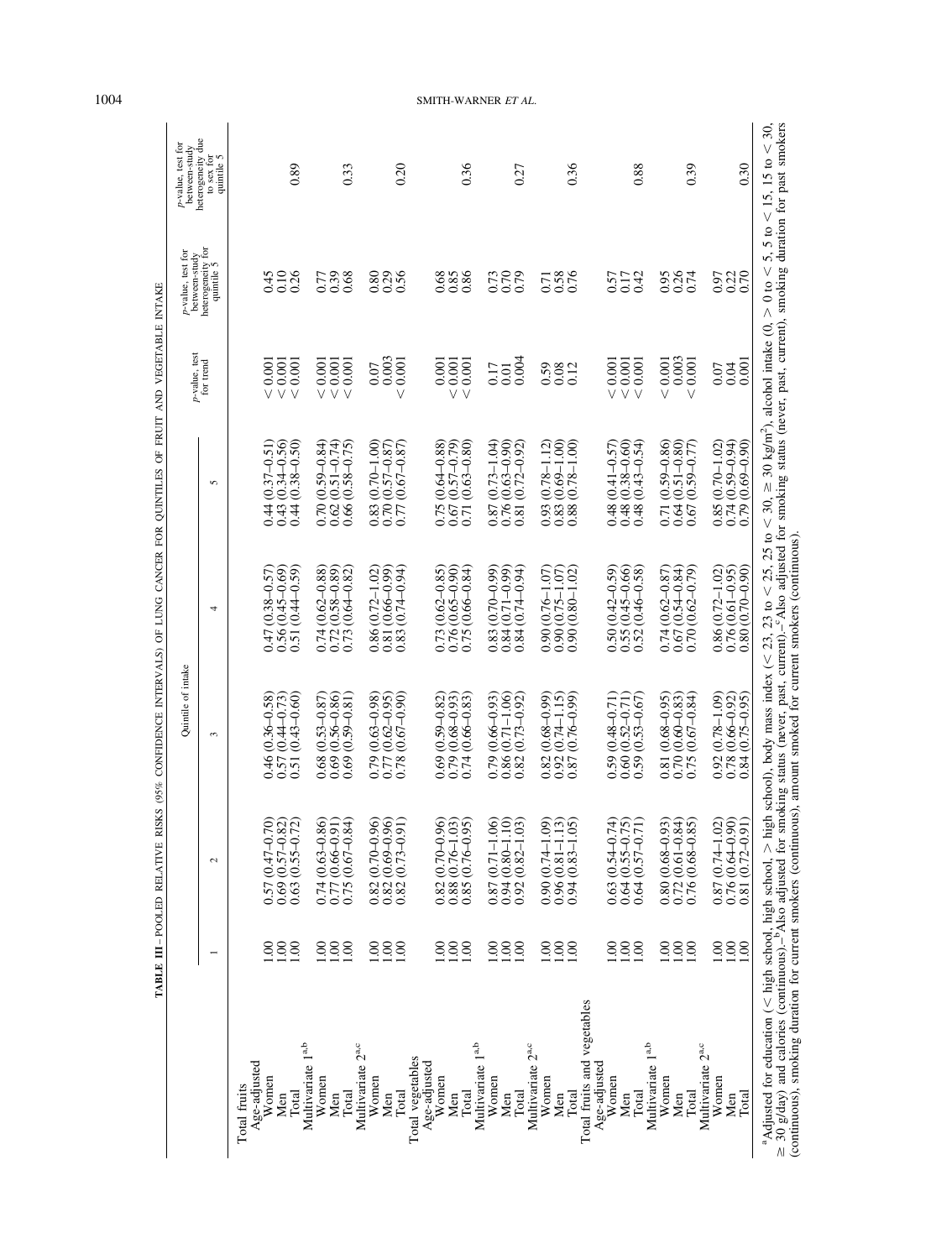

**FIGURE 1** – Study-specific and pooled multivariate-adjusted relative risks of lung cancer and total fruit consumption, quintile 5 *vs.* quintile 1. The black squares and horizontal lines correspond to the studyspecific relative risks and 95% confidence intervals for the comparison of quintile 5 to quintile 1 of total fruit consumption. The area of the black squares reflects the study-specific weight (inverse of the variance). The diamond represents the pooled relative risk and 95% confidence interval.  $AHS_f$ , female cohort of the Adventist Health Study;  $AHS_{m}$ , male cohort of the Adventist Health Study; ATBC, Alpha-Tocopherol Beta-Carotene Cancer Prevention Study; CNBSS, Canadian National Breast Screening Study; HPFS, Health Professionals Follow-Up Study; IWHS, Iowa Women's Health Study;  $NLCS<sub>f</sub>$ , female cohort of the Netherlands Cohort Study;  $NLCS<sub>m</sub>$ , male cohort of the Netherlands Cohort Study;  $NYSC_f$ , female cohort of the New York State Cohort; NYSC<sub>m</sub>, male cohort of the New York State<br>Cohort; NHSa, Nurses' Health Study a; NHSb, Nurses' Health Study b.



**FIGURE 2** – Study-specific and pooled multivariate-adjusted relative risks of lung cancer and total vegetable consumption, quintile 5 *vs.* quintile 1. The black squares and horizontal lines correspond to the study-specific relative risks and 95% confidence intervals for the comparison of quintile 5 to 1 of total vegetable consumption. The area of the black squares reflects the study-specific weight (inverse of the variance). The diamond represents the pooled relative risk and 95% confidence interval. See legend to Figure 1 for abbreviations.

# *Specific fruits and vegetables*

We observed inverse associations for apples and pears; oranges and tangerines; and orange and grapefruit juice (Table IV). After



**FIGURE 3** – Pooled multivariate relative risks and 95% confidence intervals for lung cancer by categories of intake. In the total vegetable analyses, the Alpha-Tocopherol Beta-Carotene Cancer Prevention Study did not include any cases with vegetable intakes exceeding 400 g/day.

further adjustment for total fruit consumption, only the association for oranges and tangerines remained statistically significant (results not shown). None of the 9 specific vegetables examined was associated with the risk of lung cancer. Green leafy vegetable consumption (*e.g.*, spinach, lettuce, mustard/collard greens, kale) was marginally significantly associated with lung cancer risk (pooled multivariate  $RR = 0.93$ ; 95% CI = 0.81-1.07 comparing intakes of  $\geq$  1/2 serving/day *vs*.  $\lt$  1 serving/week; *p*-value, test for trend  $= 0.07$ ; *p*-value, test for between-study heterogeneity  $=$ 0.45).

#### *Evaluation of heterogeneity*

We analyzed whether associations of risk with total fruits, total vegetables and total fruits and vegetables differed by smoking status (Table V). For comparability across the smoking groups in these analyses, intakes were categorized into quartiles because the number of lung cancer cases among never smokers was limited. For total fruits, a nonsignificant 41% lower risk was observed among never smokers for comparisons of the highest *vs*. lowest quartile of consumption. Weaker associations were observed among current and past smokers but the differences between the 3 smoking strata were not statistically significant (*p*-value, test for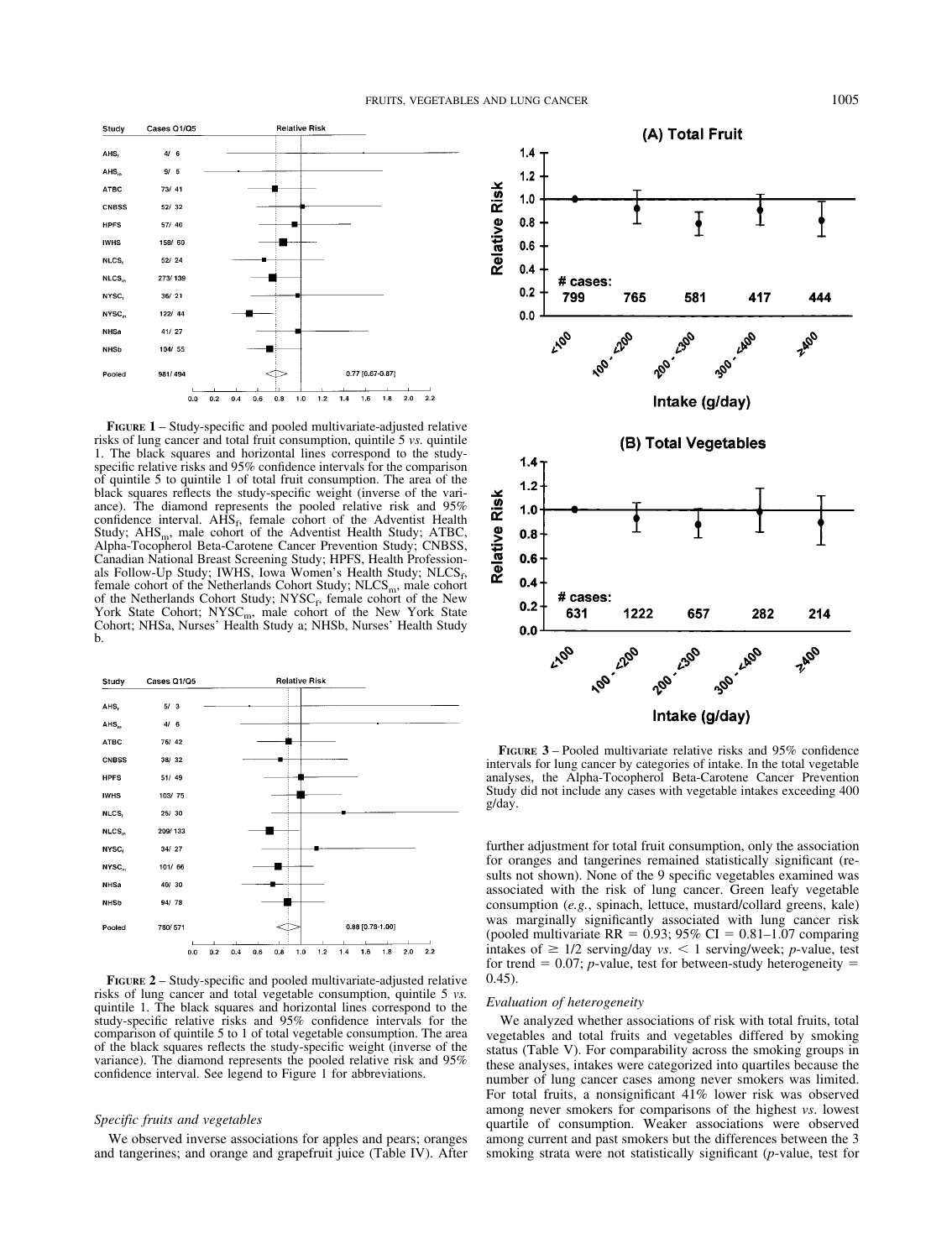| $0.80(0.68 - 0.94)$<br>$\begin{array}{c}\n 361 \\ 1.04 (0.89-1.22) \\ 410 \\ 410\n\end{array}$<br>685<br>$0.81(0.69 - 0.94)$<br>$723$<br>$0.90(0.80-1.02)$ | 0.03                                                                                                                                                                            |                      | category     |
|------------------------------------------------------------------------------------------------------------------------------------------------------------|---------------------------------------------------------------------------------------------------------------------------------------------------------------------------------|----------------------|--------------|
|                                                                                                                                                            |                                                                                                                                                                                 |                      |              |
|                                                                                                                                                            |                                                                                                                                                                                 | 0.23                 | 0.41         |
|                                                                                                                                                            |                                                                                                                                                                                 |                      |              |
|                                                                                                                                                            | 0.61                                                                                                                                                                            | 0.74                 | 0.32         |
| $0.74(0.58-0.95)$<br>817<br>$0.74(0.62 - 0.89)$                                                                                                            | 0.006                                                                                                                                                                           | 0.01                 | 0.93         |
| $0.82(0.71 - 0.94)$<br>$0.82(0.71 - 0.95)$                                                                                                                 | 0.01                                                                                                                                                                            | 0.27                 | $\Xi$        |
|                                                                                                                                                            |                                                                                                                                                                                 |                      |              |
| $1.11(0.87 - 1.43)$<br>1,085                                                                                                                               | 0.67                                                                                                                                                                            | 0.25                 | 0.01         |
|                                                                                                                                                            |                                                                                                                                                                                 |                      |              |
| $1.05(0.89 - 1.24)$<br>1,062                                                                                                                               | 0.33                                                                                                                                                                            | 0.68                 | 0.38         |
| 1.01 (0.88-1.17)                                                                                                                                           | 0.62                                                                                                                                                                            | 0.79                 | 0.50         |
|                                                                                                                                                            |                                                                                                                                                                                 |                      |              |
|                                                                                                                                                            | 0.65                                                                                                                                                                            | 0.61                 | 0.96         |
|                                                                                                                                                            |                                                                                                                                                                                 |                      |              |
|                                                                                                                                                            |                                                                                                                                                                                 |                      | 0.63         |
|                                                                                                                                                            |                                                                                                                                                                                 | 0.42                 | 0.87         |
| 488                                                                                                                                                        |                                                                                                                                                                                 |                      |              |
|                                                                                                                                                            |                                                                                                                                                                                 |                      | 0.90         |
| 1.01 (0.85-1.19)                                                                                                                                           |                                                                                                                                                                                 | 0.54                 | 0.18         |
|                                                                                                                                                            | $0.83(0.67 - 1.03)$<br>$0.91(0.75 - 1.11)$<br>$0.90(0.74 - 1.10)$<br>$0.88(0.76 - 1.01)$<br>1.03 (0.89-1.18)<br>$0.87(0.74-1.02)$<br>$0.83(0.67 - 1.02)$<br>1.120<br>889<br>308 | 0.10<br>0.07<br>0.74 | 0.79<br>0.53 |

1006 SMITH-WARNER *ET AL* .

**TABLE IV** – POOLED MULTIVARIATE RELATIVE RISKS (95% CONFIDENCE INTERVALS) OF LUNG CANCER BY CATEGORY OF INTAKE OF SPECIFIC FRUITS AND VEGETABLES

TABLE IV-POOLED MULTIVARIATE RELATIVE RISKS (95% CONFIDENCE INTERVALS) OF LUNG CANCER BY CATEGORY OF INTAKE OF SPECIFIC FRUITS AND VEGETABLES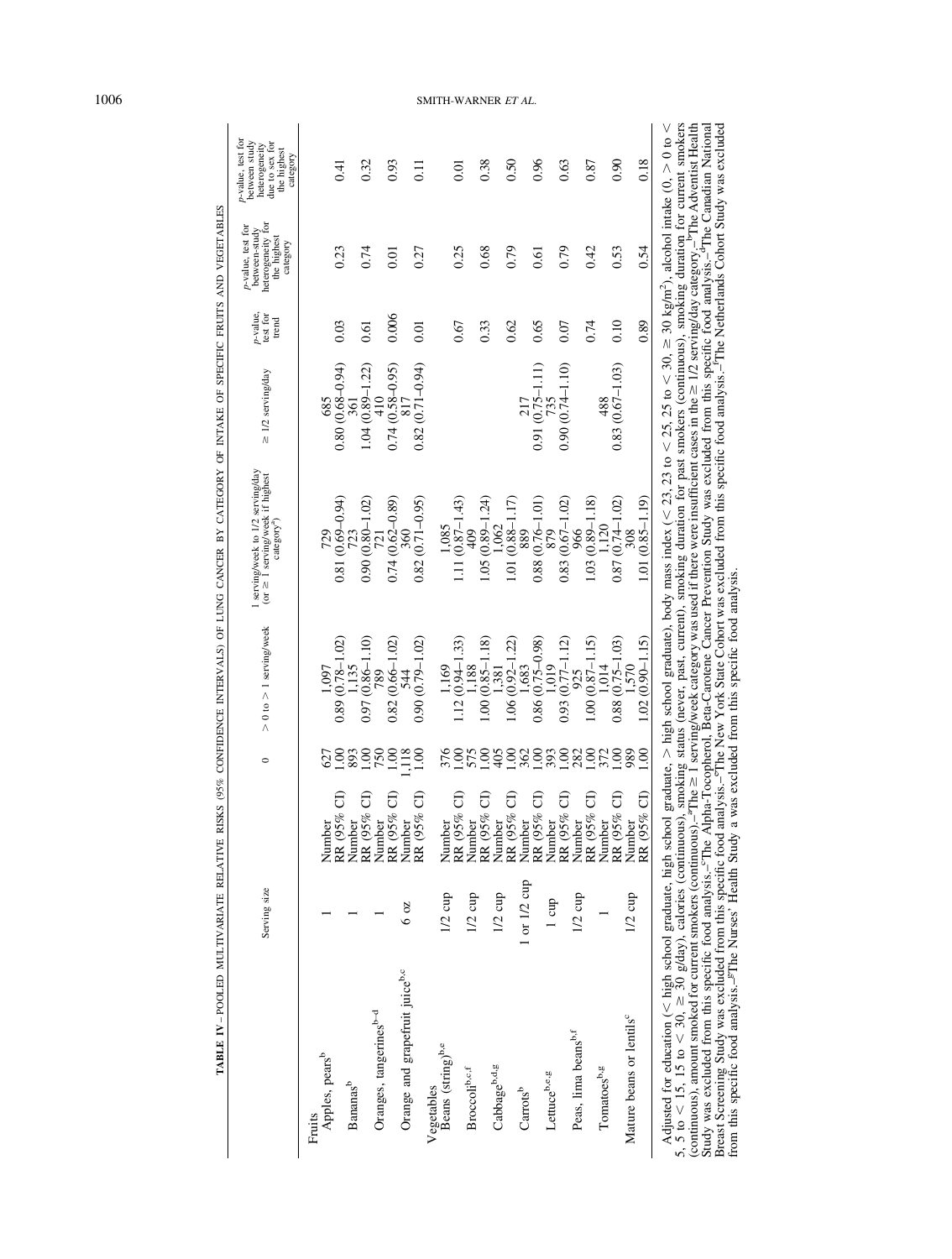|                                |                       |                  |                     | Quartile of intake  |                     | p-value, test for | p-value, test for<br>between-study | p-value, test for<br>between-study            | p-value, test for<br>between-study                                    |
|--------------------------------|-----------------------|------------------|---------------------|---------------------|---------------------|-------------------|------------------------------------|-----------------------------------------------|-----------------------------------------------------------------------|
|                                |                       |                  | $\mathcal{L}$       | 3                   | 4                   | trend             | for quartile 4<br>heterogeneity    | due to sex for<br>heterogeneity<br>quartile 4 | heterogeneity due to<br>smoking status for<br>quartile 4 <sup>d</sup> |
| Total fruits                   |                       |                  |                     |                     |                     |                   |                                    |                                               |                                                                       |
| Never smokers <sup>a</sup>     | Number                |                  |                     |                     |                     |                   |                                    |                                               |                                                                       |
|                                | RR (95% CI)           | 00.1             | $0.72(0.49 - 1.06)$ | $0.78(0.47 - 1.29)$ | $0.59(0.34-1.04)$   | 0.16              | 0.09                               | 0.61                                          | 0.39                                                                  |
| Past smokers <sup>a,b</sup>    | Number                |                  |                     |                     |                     |                   |                                    |                                               |                                                                       |
|                                | RR (95% CI)           | $\frac{8}{10}$   | $0.85(0.67 - 1.06)$ | $0.85(0.69 - 1.04)$ | $0.85(0.69 - 1.05)$ | 0.43              | 0.49                               | 64.0                                          |                                                                       |
| Current smokers <sup>a,c</sup> | Number                | 789              | $\frac{4}{4}$       | 388                 | 797                 |                   |                                    |                                               |                                                                       |
|                                | RR (95% CI)           | 00.1             | $0.83(0.70 - 0.98)$ | $0.85(0.73-0.99)$   | $0.82(0.68 - 0.99)$ | 0.02              | 0.23                               | 0.13                                          |                                                                       |
| Total vegetables               |                       |                  |                     |                     |                     |                   |                                    |                                               |                                                                       |
| Never smokers <sup>a</sup>     |                       |                  |                     |                     |                     |                   |                                    |                                               |                                                                       |
|                                | Number<br>RR (95% CI) | 00.1             | $0.94(0.65 - 1.36)$ | $1.02(0.65 - 1.59)$ | $0.90(0.58 - 1.40)$ | 0.75              | 0.35                               | 0.09                                          | 0.72                                                                  |
| Past smokers <sup>a,b</sup>    | Number                | 256              | 235                 |                     |                     |                   |                                    |                                               |                                                                       |
|                                | RR (95% CI)           | $\frac{8}{100}$  | $0.97(0.77 - 1.22)$ | $0.93(0.75 - 1.15)$ | $0.97(0.76 - 1.24)$ | 0.83              | 0.30                               | 0.30                                          |                                                                       |
| Current smokers <sup>a,c</sup> | Number                | 620              | 454                 | 437                 |                     |                   |                                    |                                               |                                                                       |
|                                | RR (95% CI)           | $\frac{8}{1}$    | $0.84(0.73 - 0.96)$ | $0.87(0.74 - 1.02)$ | $0.86(0.74-1.00)$   | 0.14              | 0.85                               | 0.90                                          |                                                                       |
| Total fruits and vegetables    |                       |                  |                     |                     |                     |                   |                                    |                                               |                                                                       |
| Never smokers <sup>a</sup>     | Number                |                  |                     |                     |                     |                   |                                    |                                               | 0.35                                                                  |
|                                | RR (95% CI)           | $\frac{8}{1}$    | $0.91(0.58 - 1.42)$ | $0.92(0.56 - 1.53)$ | $0.67(0.38 - 1.19)$ | 0.29              | 0.17                               | 0.69                                          |                                                                       |
| Past smokers <sup>a,b</sup>    | Number                | 264              |                     |                     |                     |                   |                                    |                                               |                                                                       |
|                                | RR (95% CI)           | $\frac{00}{100}$ | $0.87(0.67 - 1.13)$ | $0.95(0.75 - 1.22)$ | $0.85(0.69 - 1.06)$ | 0.29              | 0.84                               | 0.61                                          |                                                                       |
| Current smokers <sup>a,c</sup> | Number                | 761              | 455                 | 376                 | 373                 |                   |                                    |                                               |                                                                       |
|                                | RR (95% CI)           | $\frac{8}{10}$   | $0.83(0.72 - 0.95)$ | $0.79(0.68 - 0.91)$ | $0.84(0.71 - 0.98)$ | 0.03              | 0.58                               | 0.61                                          |                                                                       |

TABLE V-POOLED MULTIVARIATE RELATIVE RISKS (95% CONFIDENCE INTERVALS) OF LUNG CANCER FOR QUARTILES OF FRUIT AND VEGETABLE INTAKE BY SMOKING STATUS **TABLE V** – POOLED MULTIVARIATE RELATIVE RISKS (95% CONFIDENCE INTERVALS) OF LUNG CANCER FOR QUARTILES OF FRUIT AND VEGETABLE INTAKE BY SMOKING STATUS

# FRUITS, VEGETABLES AND LUNG CANCER 1007

index (< 23, 23 to < 30,  $\geq$  30 kg/m<sup>2</sup>), alcohol intake (0,  $>$  0 to < 5, 5 to < 15, 15 to < 30,  $\geq$  30 g/day), calories (continuous).– $^{\circ}$ Also adjusted for smoking duration (continuous).–cAlso past smokers (338 women, 643 men) 1,915 current smokers (857 women, 1,058 men).<sup>2</sup>Adjusted for education (< high school graduate, high school graduate, > high school graduate), body index (< 23, 23 to < 30, ≥ 30 kg/m<sup>2</sup>), adjusted for smoking duration (continuous) and amount smoked (continuous).–dSmoking status is categorized as never, past, and current smokers.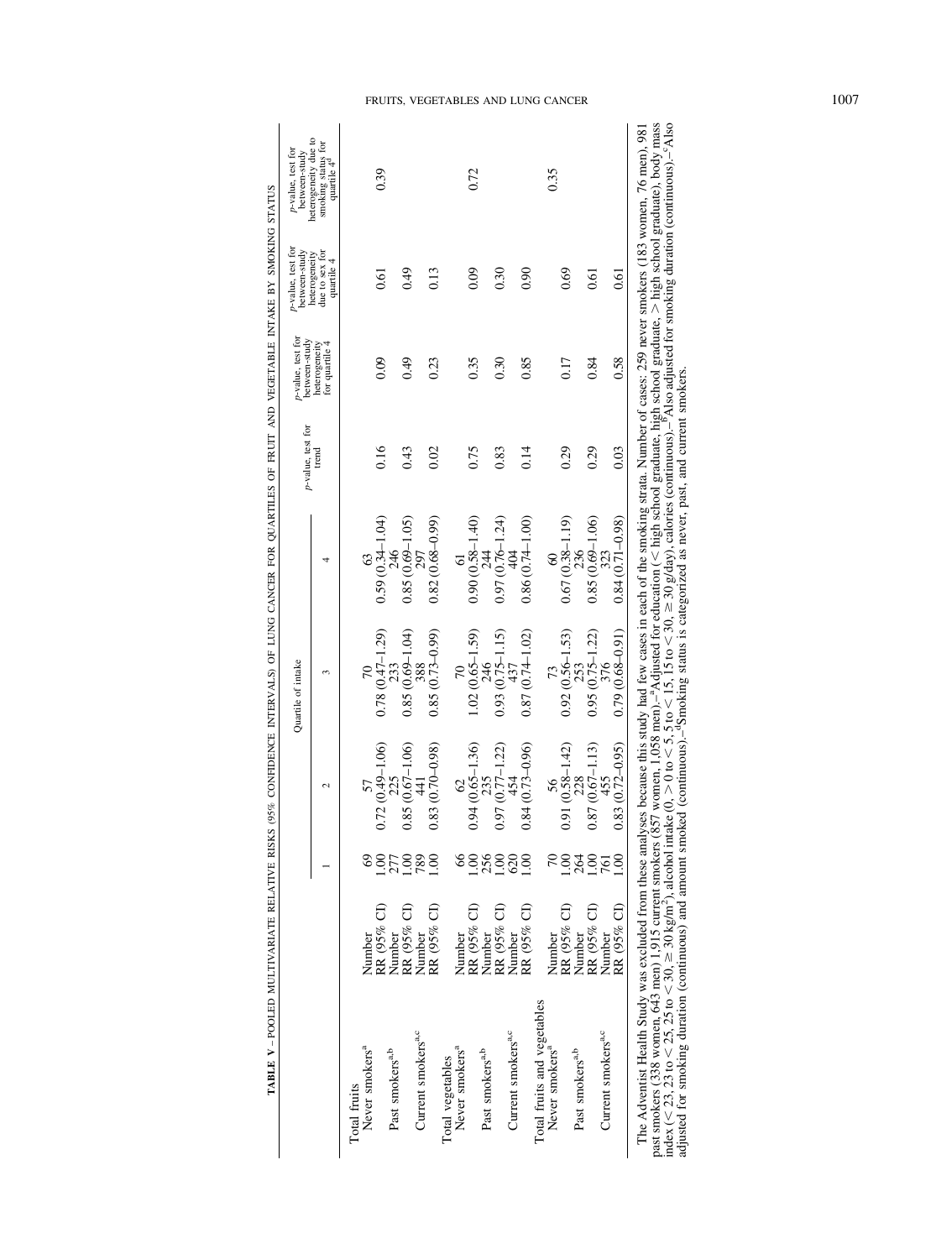between-study heterogeneity due to smoking status  $= 0.39$ ). Vegetable consumption was inversely associated with lung cancer risk among current smokers but not among never or past smokers (*p*-value, test for between-study heterogeneity due to smoking status  $= 0.72$ ).

We also evaluated associations by histologic type of lung cancer (Table VI). Although there was a suggestion of a stronger inverse association for adenocarcinomas and squamous cell carcinomas compared to small cell carcinomas for total fruit and total fruit and vegetable intakes, the differences between the 3 histologic types were not statistically significant (*p*-value, test for common effects according to cell type for quartile  $4 = 0.51$  for total fruits and 0.57 for total fruits and vegetables). Total vegetable consumption was not associated with any of the 3 histologic types and the results were not significantly different across the 3 types (*p*-value, test for common effects according to cell type for quartile  $4 = 0.63$ ).

#### **DISCUSSION**

We observed 29–56% lower risks of lung cancer among men and women with higher intakes of total fruits, total vegetables and total fruits and vegetables in age-adjusted analyses. These reductions in risk were greatly attenuated when we controlled for smoking. When adjusted for smoking status, the number of cigarettes smoked and the number of years smoked, the relative risks for these groups for quintiles 2 through 5 compared to the lowest quintile of consumption were similar to each other and, in analyses of women and men combined, did not exceed a 24% reduction in lung cancer risk. Statistically significant inverse associations were observed for apples and pears; oranges and tangerines; and orange and grapefruit juice. Sex, smoking status and the number of fruit and vegetable questions on the food frequency questionnaire did not significantly modify the association between fruit and vegetable intakes and lung cancer risk. There was consistency in the results for total fruits, total vegetables and total fruits and vegetables from the multiple subgroup analyses compared with the overall results.

We analyzed the association between fruit and vegetable consumption and lung cancer risk using categories based on quantiles and on identical absolute intake cutpoints across studies. With the study-specific quantile approach, true differences in population intakes are not taken into account, potentially resulting in misclassification of exposure. However, misclassification could also occur in the analyses based on identical absolute intake cutpoints because reported intakes of fruits and vegetables have been shown to increase with the number of fruit and vegetable items on a questionnaire,41 and there was a 5-fold variation in the number of fruit and vegetable items on the questionnaires among the studies in this analysis. Consequently, between-study differences in estimates of fruit and vegetable consumption may be due to differences in questionnaire design and/or in true intakes. Despite the different potential for misclassification between these 2 analytic approaches, the inverse association between fruit and vegetable consumption and lung cancer risk was not linear and of similar magnitude for both approaches.

A recent summary6 of 17 case-control and 7 cohort studies concluded that the evidence is convincing that elevated intakes of fruits, vegetables, green vegetables and carrots reduce lung cancer risk. Several case-control studies have shown at least a 25% reduction in lung cancer risk for comparisons of the highest *vs*. lowest intake category for fruits<sup>42–52</sup> or vegetables.<sup>45–49,51,53–63</sup> Other case-control studies have shown weaker or nonsignificant associations.44,50,52,54 –58,60 –71 Only a large case-control study among female nonsmokers reported a significant positive association for fruit consumption.72 For carrots and green leafy vegetables, reductions in lung cancer risk of  $40-60\%$  generally have been observed in case-control studies for comparisons of the highest *vs*. lowest intakes.<sup>42,43,45,47,49,51,52,55,59,62,63,65,73–81 How-</sup> ever, in our analyses and among the cohort studies<sup>78-80,82-86</sup> that

| by cell type<br>quartile 4<br>0.57<br>0.63<br>0.51<br>heterogeneity due<br>to for quartile 4<br>0.55<br>0.16<br>0.19<br>$\begin{array}{c} 0.72 \\ 0.06 \end{array}$<br>0.12<br>$\begin{array}{c} 0.75 \\ 0.08 \end{array}$<br>0.08<br>heterogeneity<br>for quartile 4<br>0.35<br>0.73<br>0.42<br>0.48<br>0.17<br>0.50<br>0.25<br>for trend<br>0.02<br>0.52<br>0.10<br>0.53<br>0.92<br>0.84<br>0.01<br>0.71<br>$\overline{0.01}$<br>$0.84(0.71 - 0.99)$<br>$0.93(0.71 - 1.23)$<br>0.75 (0.59 – 0.96)<br>$0.80(0.67-0.94)$<br>$0.98$ (0.77-1.26)<br>0.94 (0.78-1.12)<br>$0.91(0.75 - 1.11)$<br>$0.76(0.63 - 0.91)$<br>$0.90(0.73 - 1.11)$<br>$0.84(0.72 - 0.99)$<br>$0.81(0.67-0.98)$<br>$0.88(0.73 - 1.07)$<br>$0.92(0.69 - 1.24)$<br>0.75 (0.63-0.88)<br>$0.97(0.81 - 1.16)$<br>$(0.07(0.81 - 1.40))$<br>$0.86(0.72 - 1.03)$<br>$0.84(0.69 - 1.03)$<br>$0.71(0.59 - 0.86)$<br>$0.78$ ( $0.61 - 1.00$ )<br>0.70 ( $0.59 - 0.82$ )<br>$1.04(0.82 - 1.31)$<br>0.86 (0.72-1.02)<br>$0.88(0.72 - 1.08)$<br>$0.81(0.70 - 0.95)$<br>$0.88(0.73 - 1.05)$<br>$0.84(0.70 - 1.01)$<br>$\frac{8}{1}$<br>$\frac{8}{1}$<br><u>ខ</u><br>S<br><u>ទ</u><br>S.<br>.<br>$\overline{0}$<br>Squamous cell carcinomas<br>Squamous cell carcinomas<br>Squamous cell carcinomas<br>Total fruits and vegetables<br>Small cell carcinomas<br>Small cell carcinomas<br>Small cell carcinomas<br>Adenocarcinomas<br>Adenocarcinomas<br>Adenocarcinomas<br>Total vegetables<br>Total fruits |                                                                                                                                                       |  | Quartile of intake | p-value, test | p-value, test<br>for | p-value, test for<br>between study | p-value, test for<br>common effects |
|----------------------------------------------------------------------------------------------------------------------------------------------------------------------------------------------------------------------------------------------------------------------------------------------------------------------------------------------------------------------------------------------------------------------------------------------------------------------------------------------------------------------------------------------------------------------------------------------------------------------------------------------------------------------------------------------------------------------------------------------------------------------------------------------------------------------------------------------------------------------------------------------------------------------------------------------------------------------------------------------------------------------------------------------------------------------------------------------------------------------------------------------------------------------------------------------------------------------------------------------------------------------------------------------------------------------------------------------------------------------------------------------------------------------------------------------------------------|-------------------------------------------------------------------------------------------------------------------------------------------------------|--|--------------------|---------------|----------------------|------------------------------------|-------------------------------------|
|                                                                                                                                                                                                                                                                                                                                                                                                                                                                                                                                                                                                                                                                                                                                                                                                                                                                                                                                                                                                                                                                                                                                                                                                                                                                                                                                                                                                                                                                |                                                                                                                                                       |  |                    |               |                      |                                    |                                     |
|                                                                                                                                                                                                                                                                                                                                                                                                                                                                                                                                                                                                                                                                                                                                                                                                                                                                                                                                                                                                                                                                                                                                                                                                                                                                                                                                                                                                                                                                |                                                                                                                                                       |  |                    |               |                      |                                    |                                     |
|                                                                                                                                                                                                                                                                                                                                                                                                                                                                                                                                                                                                                                                                                                                                                                                                                                                                                                                                                                                                                                                                                                                                                                                                                                                                                                                                                                                                                                                                |                                                                                                                                                       |  |                    |               |                      |                                    |                                     |
|                                                                                                                                                                                                                                                                                                                                                                                                                                                                                                                                                                                                                                                                                                                                                                                                                                                                                                                                                                                                                                                                                                                                                                                                                                                                                                                                                                                                                                                                |                                                                                                                                                       |  |                    |               |                      |                                    |                                     |
|                                                                                                                                                                                                                                                                                                                                                                                                                                                                                                                                                                                                                                                                                                                                                                                                                                                                                                                                                                                                                                                                                                                                                                                                                                                                                                                                                                                                                                                                |                                                                                                                                                       |  |                    |               |                      |                                    |                                     |
|                                                                                                                                                                                                                                                                                                                                                                                                                                                                                                                                                                                                                                                                                                                                                                                                                                                                                                                                                                                                                                                                                                                                                                                                                                                                                                                                                                                                                                                                |                                                                                                                                                       |  |                    |               |                      |                                    |                                     |
|                                                                                                                                                                                                                                                                                                                                                                                                                                                                                                                                                                                                                                                                                                                                                                                                                                                                                                                                                                                                                                                                                                                                                                                                                                                                                                                                                                                                                                                                |                                                                                                                                                       |  |                    |               |                      |                                    |                                     |
|                                                                                                                                                                                                                                                                                                                                                                                                                                                                                                                                                                                                                                                                                                                                                                                                                                                                                                                                                                                                                                                                                                                                                                                                                                                                                                                                                                                                                                                                |                                                                                                                                                       |  |                    |               |                      |                                    |                                     |
|                                                                                                                                                                                                                                                                                                                                                                                                                                                                                                                                                                                                                                                                                                                                                                                                                                                                                                                                                                                                                                                                                                                                                                                                                                                                                                                                                                                                                                                                |                                                                                                                                                       |  |                    |               |                      |                                    |                                     |
|                                                                                                                                                                                                                                                                                                                                                                                                                                                                                                                                                                                                                                                                                                                                                                                                                                                                                                                                                                                                                                                                                                                                                                                                                                                                                                                                                                                                                                                                |                                                                                                                                                       |  |                    |               |                      |                                    |                                     |
|                                                                                                                                                                                                                                                                                                                                                                                                                                                                                                                                                                                                                                                                                                                                                                                                                                                                                                                                                                                                                                                                                                                                                                                                                                                                                                                                                                                                                                                                |                                                                                                                                                       |  |                    |               |                      |                                    |                                     |
|                                                                                                                                                                                                                                                                                                                                                                                                                                                                                                                                                                                                                                                                                                                                                                                                                                                                                                                                                                                                                                                                                                                                                                                                                                                                                                                                                                                                                                                                |                                                                                                                                                       |  |                    |               |                      |                                    |                                     |
|                                                                                                                                                                                                                                                                                                                                                                                                                                                                                                                                                                                                                                                                                                                                                                                                                                                                                                                                                                                                                                                                                                                                                                                                                                                                                                                                                                                                                                                                |                                                                                                                                                       |  |                    |               |                      |                                    |                                     |
|                                                                                                                                                                                                                                                                                                                                                                                                                                                                                                                                                                                                                                                                                                                                                                                                                                                                                                                                                                                                                                                                                                                                                                                                                                                                                                                                                                                                                                                                |                                                                                                                                                       |  |                    |               |                      |                                    |                                     |
| Adjusted for education (< high school graduate, high school graduate, > high school graduate), body mass index (< 23, 23 to < 25, 25 to <30, ≥ 30 kg/m <sup>2</sup> ), alcohol intake (0, > 0 to < 5, 5 to < 30, ≥ 30 g/day), calories (                                                                                                                                                                                                                                                                                                                                                                                                                                                                                                                                                                                                                                                                                                                                                                                                                                                                                                                                                                                                                                                                                                                                                                                                                       |                                                                                                                                                       |  |                    |               |                      |                                    |                                     |
| (continuous) and amount smoked for current smokers (continuous). The Adventist Health Study was excluded from these analyses because this study had few cases of each cell type. Number                                                                                                                                                                                                                                                                                                                                                                                                                                                                                                                                                                                                                                                                                                                                                                                                                                                                                                                                                                                                                                                                                                                                                                                                                                                                        | of cases: 956 adenocarcinomas (581 women, 375 men), 538 small cell carcinomas (256 women, 282 men), 901 squamous cell carcinomas (242 women, 659 men) |  |                    |               |                      |                                    |                                     |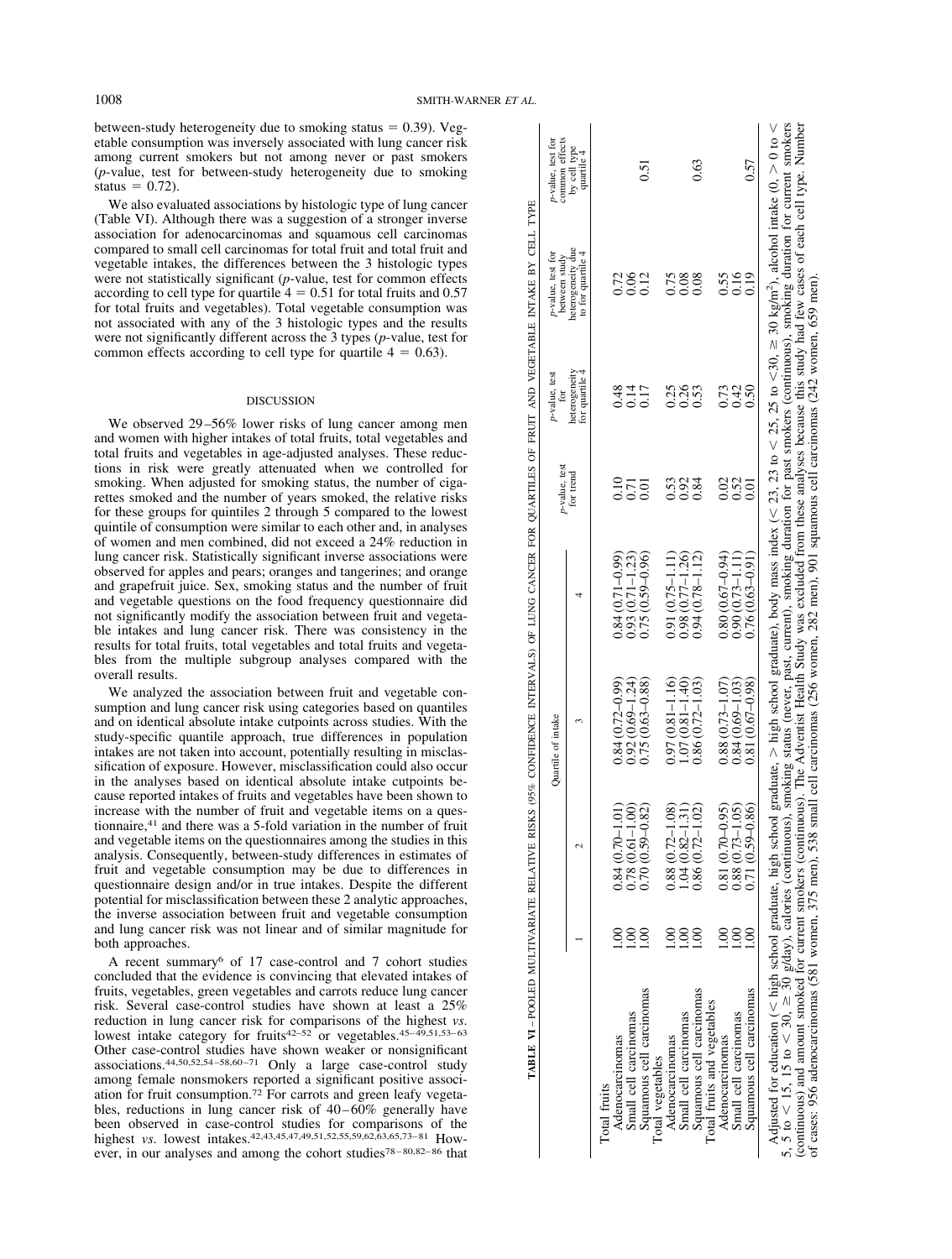mostly nonsignificant, associations were observed for total vegetable, carrot and green leafy vegetable consumption. As in the case-control studies, an inverse association for total fruits was observed in our analyses, although nonsignificant associations have been observed in most,<sup>78,79,82,86,87</sup> but not all,<sup>80,83</sup> of the cohort studies not included in our analyses. We observed a nonlinear association for total fruits and vegetables and the risk of lung cancer that was increased only among those with the lowest intakes. These results suggest that even supplementation with the potentially biologically active compounds would have little effect in most persons, thus leading to a negative trial, as has been observed in some,88,89 but not all,90,91 clinical trials of beta-carotene supplementation.

Because smoking is strongly associated with lung cancer  $risk^{2-4}$ and smokers eat fewer fruits and vegetables compared to never smokers,  $92-97$  differences in results across previous studies may be due in part to how smoking habits were controlled for in the multivariate models. Several studies have adjusted for smoking status only,46,55,82 which in our analyses was associated with incomplete control of confounding by smoking compared to models that also adjusted for smoking duration and dose. Differences in the degree of residual confounding by unmeasured smoking habits also may impact the strength of the associations observed.

- 1. Parkin DM, Bray F, Ferlay J, Pisani P. Estimating the world cancer burden: Globocan 2000. Int J Cancer 2001;94:153-6.
- 2. Chyou P-H, Nomura AMY, Stemmermann GN. A prospective study of the attributable risk of cancer due to cigarette smoking. Am J Public Health 1992;82:37– 40.
- 3. Ernster VL. The epidemiology of lung cancer in women. Ann Epidemiol 1994;4:102–10.
- 4. Szabo E, Mulshine J. Epidemiology, prognostic factors, and prevention of lung cancer. Curr Opin Oncol 1993;5:302–9.
- 5. Ziegler RG, Mayne ST, Swanson CA. Nutrition and lung cancer. Cancer Causes Control 1996;7:157–77.
- 6. World Cancer Research Fund, American Institute for Cancer Research Expert Panel. Food, nutrition and the prevention of cancer: a global perspective. Washington, DC: American Institute for Cancer Research, 1997.
- 7. Smith-Warner SA, Giovannucci E. Fruit and vegetable intake and cancer. In: Heber D, Blackburn GL, Go VLW, eds. Nutritional oncology. Boston: Academic Press, 1999. 153– 83.
- 8. Smith SA, Campbell DR, Elmer PJ, Martini MC, Slavin JL, Potter JD. The University of Minnesota Cancer Prevention Research Unit vegetable and fruit classification scheme (United States). Cancer Causes Control 1995;6:292–302.
- 9. Wattenberg LW. Inhibition of carcinogenesis by minor anutrient constituents of the diet. Proc Nutr Soc 1990;49:173– 83.
- 10. Mangels AR, Holden JM, Beecher GR, Forman MR, Lanza E. Carotenoid content of fruits and vegetables: an evaluation of analytic data. J Am Diet Assoc 1993;93:284 –96.
- 11. Steinmetz KA, Potter JD. Vegetables, fruit, and cancer: II, mechanisms. Cancer Causes Control 1991;2:427– 42.
- 12. Hunter DJ, Spiegelman D, Adami H-O, Beeson L, van den Brandt PA, Folsom AR, et al. Cohort studies of fat intake and the risk of breast cancer: a pooled analysis. N Engl J Med 1996;334:356-61.
- 13. Feskanich D, Ziegler RG, Michaud DS, Giovannucci EL, Speizer FE, Willett WC, et al. Prospective study of fruit and vegetable consumption and risk of lung cancer among men and women. J Natl Cancer Inst 2000;92:1812–23.
- 14. Voorrips LE, Goldbohm RA, Verhoeven DTH, van Poppel GAFC, Sturmans F, Hermus RJJ, et al. Vegetable and fruit consumption and lung cancer risk in the Netherlands Cohort Study on Diet and Cancer. Cancer Causes Control 2000;11:101–15.
- 15. Steinmetz KA, Potter JD, Folsom AR. Vegetables, fruit, and lung cancer in the Iowa Women's Health Study. Cancer Res 1993;53:536 – 43.
- 16. Fraser GE, Beeson WL, Phillips RL. Diet and lung cancer in California Seventh-Day Adventists. Am J Epidemiol 1991;133:683–93.
- 17. Albanes D, Heinonen OP, Taylor PR, Virtamo J, Edwards BK, Rautalahti M, et al.  $\alpha$ -tocopherol and  $\beta$ -carotene supplements and lung cancer incidence in the  $\alpha$ -tocopherol,  $\beta$ -carotene cancer prevention study: effects of base-line characteristics and study compliance. J Natl Cancer Inst 1996;88:1560 –70.
- 18. Bandera EV, Freudenheim JL, Marshall JR, Zielezny M, Priore RL,

For example, we were unable to control for smoking inhalation patterns, the type of cigarettes smoked, pipe and cigar smoking and environmental tobacco smoke because most cohorts did not collect this information. If these variables confound the association between fruit and vegetable consumption and lung cancer risk, then our results are likely to be overestimates of the true association.98,99 Arguing against residual confounding as the only explanation for the modest inverse association we observed for fruit consumption is the inverse association observed among never smokers.

In conclusion, we observed a modest nonlinear inverse association between fruit consumption and lung cancer risk with the highest risk limited to the lowest quintile of consumption. Little association was seen with vegetable intake. Because smoking is a strong risk factor for lung cancer<sup>2-4</sup> and because for the studies in this analysis, current smokers had lower total fruit and, to a lesser degree, total vegetable intakes compared to never smokers, we cannot rule out the possibility that our results are due to residual confounding by smoking. However, even if no residual confounding is present, the modest inverse association observed for fruit intake, and the absence of a reduction with vegetable intake, reinforces the public health message that the primary focus for reducing lung cancer incidence and mortality should be on smoking prevention and cessation.

#### **REFERENCES**

Brasure J, et al. Diet and alcohol consumption and lung cancer risk in the New York State Cohort (United States). Cancer Causes Control 1997;8:828 – 40.

- 19. Rohan TE, Jain M, Howe GR, Miller AB. A cohort study of dietary carotenoids and lung cancer risk in women (Canada). Cancer Causes Control 2002;13:231–7.
- 20. Rothman KJ. Modern epidemiology. Boston: Little, Brown, 1986.
- 21. Pennington JAT. Bowes and Church's food values of portions commonly used, 17th ed. New York: Lippincott-Raven, 1998.
- 22. Abbey DE, Andress M, Fraser G, Morgan J. Validity and reliability of alternative nutrient indices based on a food frequency questionnaire. Am J Epidemiol 1988;128:934.
- 23. Pietinen P, Hartman AM, Haapa E, Räsänen L, Haapakoski J, Palmgren J, et al. Reproducibility and validity of dietary assessment instruments: I, a self-administered food use questionnaire with a portion size picture booklet. Am J Epidemiol 1988;128:655-66.
- 24. Jain M, Howe GR, Rohan T. Dietary assessment in epidemiology: comparison of a food frequency and a diet history questionnaire with a 7-day food record. Am J Epidemiol 1996;143:953– 60.
- 25. Rimm EB, Giovannucci EL, Stampfer MJ, Colditz GA, Litin LB, Willett WC. Reproducibility and validity of an expanded self-administered semiquantitative food frequency questionnaire among male health professionals. Am J Epidemiol 1992;135:1114-26.
- 26. Munger RG, Folsom AR, Kushi LH, Kaye SA, Sellers TA. Dietary assessment of older Iowa women with a food frequency questionnaire: nutrient intake, reproducibility, and comparison with 24-hour dietary recall interviews. Am J Epidemiol 1992;136:192–200.
- 27. Goldbohm RA, van den Brandt PA, Brants HAM, van't Veer P, Al M, Sturmans F, et al. Validation of a dietary questionnaire used in a large-scale prospective cohort study on diet and cancer. Eur J Clin Nutr 1994;48:253– 65.
- 28. Feskanich D, Marshall J, Rimm EB, Litin LB, Willett WC. Simulated validation of a brief food frequency questionnaire. Ann Epidemiol 1994;4:181–7.
- 29. Willett WC, Sampson L, Stampfer MJ, Rosner B, Bain C, Witschi J, et al. Reproducibility and validity of a semiquantitative food frequency questionnaire. Am J Epidemiol 1985;122:51-65.
- 30. Salvini S, Hunter DJ, Sampson L, Stampfer MJ, Colditz GA, Rosner B, et al. Food-based validation of a dietary questionnaire: the effects of week-to-week variation in food consumption. Int J Epidemiol 1989;18:858 – 67.
- 31. Feskanich D, Rimm EB, Giovannucci EL, Colditz GA, Stampfer MJ, Litin LB, et al. Reproducibility and validity of food intake measurements from a semiquantitative food frequency questionnaire. J Am Diet Assoc 1993;93:790-6.
- 32. ATBC Cancer Prevention Study Group. The Alpha-Tocopherol, Beta-Carotene Lung Cancer Prevention Study: design, methods, participant characteristics, and compliance. Ann Epidemiol 1994;4:1–10.
- 33. Percy C, Van Holten V, Muir C, International classification of diseases for oncology. Geneva: World Health Organization, 1990.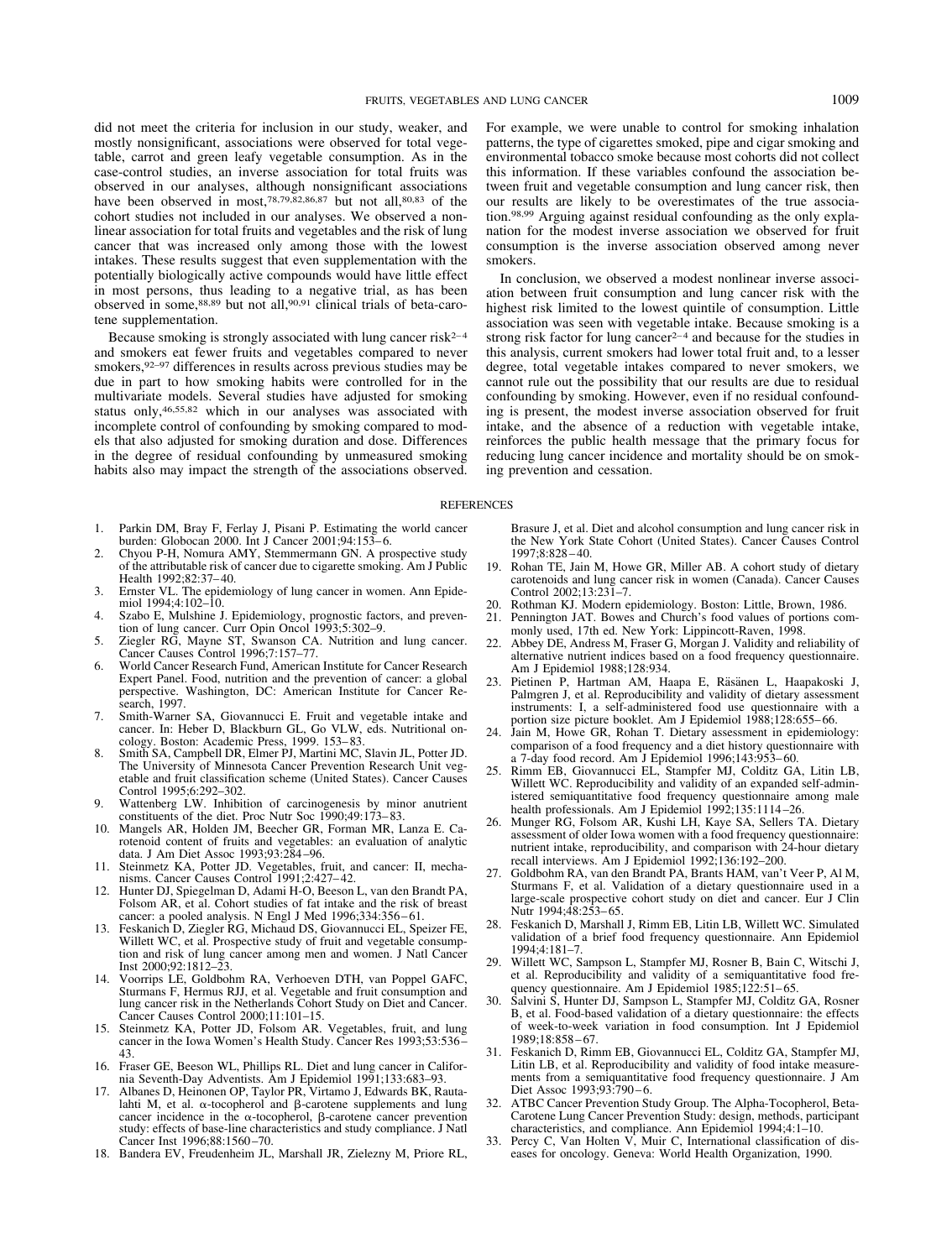- 34. Prentice RL. A case-cohort design for epidemiologic cohort studies and disease prevention trials. Biometrika 1986;73:1–11.
- 35. EPICURE user's guide. The PEANUTS program. Seattle: Hirosoft, 1993.
- 36. SAS/STAT software. The PHREG procedure: preliminary documentation. Cary: SAS Institute, 1991.
- 37. DerSimonian R, Laird N. Meta-analysis in clinical trials. Control Clin Trials 1986;7:177– 88.
- 38. Cochran WG. The combination of estimates from different experiments. Biometrics 1954;10:101–29.
- 39. Stram DO. Meta-analysis of published data using a linear mixedeffects model. Biometrics 1996;52:536 – 44.
- 40. Prentice RL, Kalbfleisch JD, Peterson AV, Flavnoy N, Farewell YT, Breslow NE. The analysis of failure times in the presence of competing risks. Biometrics 1978;34:541–54.
- 41. Krebs-Smith SM, Heimendinger J, Subar AF, Patterson BH, Pivonka E. Using food frequency questionnaires to estimate fruit and vegetable intake: association between the number of questions and total intakes. J Nutr Edu 1995;27:80 –5.
- 42. Fontham ETH, Pickle LW, Haenszel W, Correa P, Lin Y, Falk RT. Dietary vitamins A and C and lung cancer risk in Louisiana. Cancer 1988;62:2267–73.
- 43. Koo LC. Dietary habits and lung cancer risk among Chinese females in Hong Kong who never smoked. Nutr Cancer 1988;11:155–72.
- 44. Kalandidi A, Katsouyanni K, Voropoulou N, Bastas G, Saracci R, Trichopoulos D. Passive smoking and diet in the etiology of lung cancer among non-smokers. Cancer Causes Control 1990;1:15–21.
- 45. Candelora EC, Stockwell HG, Armstrong AW, Pinkham PA. Dietary intake and risk of lung cancer in women who never smoked. Nutr Cancer 1992;17:263–70.
- 46. Gao C-M, Tajima K, Kuroishi T, Hirose K, Inoue M. Protective effects of raw vegetables and fruit against lung cancer among smokers and ex-smokers: a case-control study in the Tokai Area of Japan. Jpn J Cancer Res 1993;84:594 – 600.
- 47. Axelsson G, Liljeqvist T, Andersson L, Bergman B, Rylander R. Dietary factors and lung cancer among men in West Sweden. Int J Epidemiol 1996;25:32–9.
- 48. Lei Y-X, Cai W-C, Chen Y-Z, Du Y-X. Some lifestyle factors in human lung cancer: a case-control study of 792 lung cancer cases. Lung Cancer 1996;14(Suppl):S121–36.
- 49. Pawlega J, Rachtan J, Dyba T. Evaluation of certain risk factors for lung cancer in Cracow (Poland). Acta Oncol 1997;36:471– 6.
- 50. Pillow PC, Hursting SD, Duphorne CM, Jiang H, Honn SE, Chang S, et al. Case-control assessment of diet and lung cancer risk in African Americans and Mexican Americans. Nutr Cancer 1997;29:169 –73.
- 51. De Stefani E, Boffetta P, Deneo-Pellegrini H, Mendilaharsu M, Carzoglio JC, Ronco A, et al. Dietary antioxidants and lung cancer risk: a case-control study in Uruguay. Nutr Cancer 1999;34:100 –10.
- 52. Marchand JL, Luce D, Goldberg P, Bugel I, Salomon C, Goldberg M. Dietary factors and the risk of lung cancer in New Caledonia (South Pacific). Nutr Cancer 2002;42:18 –24.
- 53. MacLennan R, Da Costa J, Day NE, Law CH, Ng YK, Shanmugaratnam K. Risk factors for lung cancer in Singapore Chinese, a population with high female incidence rates. Int J Cancer 1977;20:  $854 - 60.$
- 54. Ziegler RG, Mason TJ, Stemhagen A, Hoover R, Schoenberg JB, Gridley G, et al. Carotenoid intake, vegetables, and the risk of lung cancer among white men in New Jersey. Am J Epidemiol 1986;123: 1080 –93.
- 55. Le Marchand L, Yoshizawa CN, Kolonel LN, Hankin JH, Goodman MT. Vegetable consumption and lung cancer risk: a population-based case-control study in Hawaii. J Natl Cancer Inst 1989;81:1158 – 64.
- 56. Jain M, Burch JD, Howe GR, Risch HA, Miller AB. Dietary factors and risk of lung cancer: results from a case-control study, Toronto, 1981–1985. Int J Cancer 1990;45:287–93.
- 57. Forman MR, Yao SX, Graubard BI, Qiao YL, McAdams M, Mao BL, et al. The effect of dietary intake of fruits and vegetables on the odds ratio of lung cancer among Yunnan tin miners. Int J Epidemiol 1992;21:437– 41.
- 58. Mayne ST, Janerich DT, Greenwald P, Chorost S, Tucci C, Zaman MB, et al. Dietary beta carotene and lung cancer risk in U.S. nonsmokers. J Natl Cancer Inst  $1994;86:33-\overline{8}$
- 59. Sankaranarayanan R, Varghese C, Duffy SW, Padmakumary G, Day NE, Nair MK. A case-control study of diet and lung cancer in Kerala, South India. Int J Cancer 1994;58:644 –9.
- 60. Agudo A, Esteve MG, Pallarés C, Martínez-Ballarín I, Fabregat X, Malats N, et al. Vegetable and fruit intake and the risk of lung cancer in women in Barcelona, Spain. Eur J Cancer 1997;33:1256-61.
- Ko Y-C, Lee C-H, Chen M-J, Huang C-C, Chang W-Y, Lin H-J, et al. Risk factors for primary lung cancer among non-smoking women in Taiwan. Int J Epidemiol 1997;26:24 –31.
- 62. Nyberg F, Agrenius V, Svartengren K, Svensson C, Pershagen G.

Dietary factors and risk of lung cancer in never-smokers. Int J Cancer 1998;78:430 – 6.

- 63. Brennan P, Fortes C, Butler J, Agudo A, Benhamou S, Darby S, et al. A multicenter case-control study of diet and lung cancer among non-smokers. Cancer Causes Control 2000;11:49 –58.
- 64. Pierce RJ, Kune GA, Kune S, Watson LF, Field B, Merenstein D, et al. Dietary and alcohol intake, smoking pattern, occupational risk, and family history in lung cancer patients: results of a case-control study in males. Nutr Cancer 1989;12:237– 48.
- 65. Mohr DL, Blot WJ, Tousey PM, Van Doren ML, Wolfe KW. Southern cooking and lung cancer. Nutr Cancer 1999;35:34 – 43.
- 66. Swanson CA, Mao BL, Li JY, Lubin JH, Yao SX, Wang JZ, et al. Dietary determinants of lung-cancer risk: results from a case-control study in Yunnan Province, China. Int J Cancer 1992;50:876 – 80.
- 67. Swanson CA, Brown CC, Sinha R, Kulldorff M, Brownson RC, Alavanja MCR. Dietary fats and lung cancer risk among women: the Missouri Women's Health Study (United States). Cancer Causes Control 1997;8:883–93.
- 68. Hu J, Johnson KC, Mao Y, Xu T, Lin Q, Wang C, et al. A case-control study of diet and lung cancer in Northeast China. Int J Cancer 1997;71:924 –31.
- Alavanja MCR, Brown CC, Swanson C, Brownson RC. Saturated fat intake and lung cancer risk among nonsmoking women in Missouri. J Natl Cancer Inst 1993;85:1906 –16.
- Wright ME, Mayne ST, Swanson CA, Sinha R, Alavanja MCR. Dietary carotenoids, vegetables, and lung cancer risk in women: the Missouri Women's Health Study (United States). Cancer Causes Control 2003;14:85–96.
- Kubík A, Zatloukal P, Tomášek L, Kríž J, Petruželka L, Pleško I. Diet and the risk of lung cancer among women. A hospital-based casecontrol study. Neoplasma 2001;48:262-6.
- 72. Wu-Williams AH, Dai XD, Blot W, Xu ZY, Sun XW, Xiao HP, et al. Lung cancer among women in north-east China. Br J Cancer 1990; 62:982–7.
- 73. Mettlin C, Graham S, Swanson M. Vitamin A and lung cancer. J Natl Cancer Inst 1979;62:1435– 8.
- 74. Pisani P, Berrino F, Macaluso M, Pastorino U, Crosignani P, Baldasseroni A. Carrots, green vegetables and lung cancer: a case-control study. Int J Epidemiol 1986;15:463– 8.
- 75. Harris RWC, Key TJA, Silcocks PB, Bull D, Wald NJ. A case-control study of dietary carotene in men with lung cancer and in men with other epithelial cancers. Nutr Cancer 1991;15:63– 8.
- 76. Mettlin C. Milk drinking, other beverage habits, and lung cancer risk. Int J Cancer 1989;43:608 –12.
- 77. Bond GG, Thompson FE, Cook RR. Dietary vitamin A and lung cancer: results of a case-control study among chemical workers. Nutr Cancer 1987;9:109-21.
- 78. Chow W-H, Schuman LM, McLaughlin JK, Bjelke E, Gridley G, Wacholder S, et al. A cohort study of tobacco use, diet, occupation, and lung cancer mortality. Cancer Causes Control 1992;3:247–54.
- 79. Kvåle G, Bjelke E, Gart JJ. Dietary habits and lung cancer risk. Int J Cancer 1983;31:397– 405.
- 80. Knekt P, Järvinen R, Teppo L, Aromaa A, Seppänen R. Role of various carotenoids in lung cancer prevention. J Natl Cancer Inst 1999;91:182– 4.
- 81. Rachtan J. Dietary habits and lung cancer risk among Polish women. Acta Oncol 2002;41:389 –94.
- 82. Shibata A, Paganini-Hill A, Ross RK, Henderson BE. Intake of vegetables, fruits, beta-carotene, vitamin C and vitamin supplements and cancer incidence among the elderly: a prospective study. Br J Cancer 1992;66:673–9.
- Ocké MC, Bueno-de-Mesquita HB, Feskens EJM, van Staveren WA, Kromhout D. Repeated measurements of vegetables, fruits,  $\beta$ -carotene, and vitamins C and E in relation to lung cancer: the Zutphen study. Am J Epidemiol 1997;145:358 – 65.
- 84. Breslow RA, Graubard BI, Sinha R, Subar AF. Diet and lung cancer mortality: a 1987 National Health Interview Survey cohort study. Cancer Causes Control 2000;11:419 –31.
- 85. Neuhouser ML, Patterson RE, Thornquist MD, Omenn GS, King IB, Goodman GE. Fruits and vegetables are associated with lower lung cancer risk only in the placebo arm of the  $\beta$ -carotene and retinol efficacy trial (CARET). Cancer Epidemiol Biomarkers Prev 2003;12:  $350 - 8$
- 86. Jansen MC, Bueno-de-Mesquita HB, Räsänen L, Fidanza F, Nissinen AM, Menotti A, et al. Cohort analysis of fruit and vegetable consumption and lung cancer mortality in European men. Int J Cancer 2001;92:913– 8.
- 87. Key TJA, Thorogood M, Appleby PN, Burr ML. Dietary habits and mortality in 11,000 vegetarians and health conscious people: results of a 17 year follow up. Br Med J 1996;313:775–9.
- 88. Hennekens CH, Buring JE, Manson JE, Stampfer M, Rosner B, Cook NR, et al. Lack of effect of long-term supplementation with beta